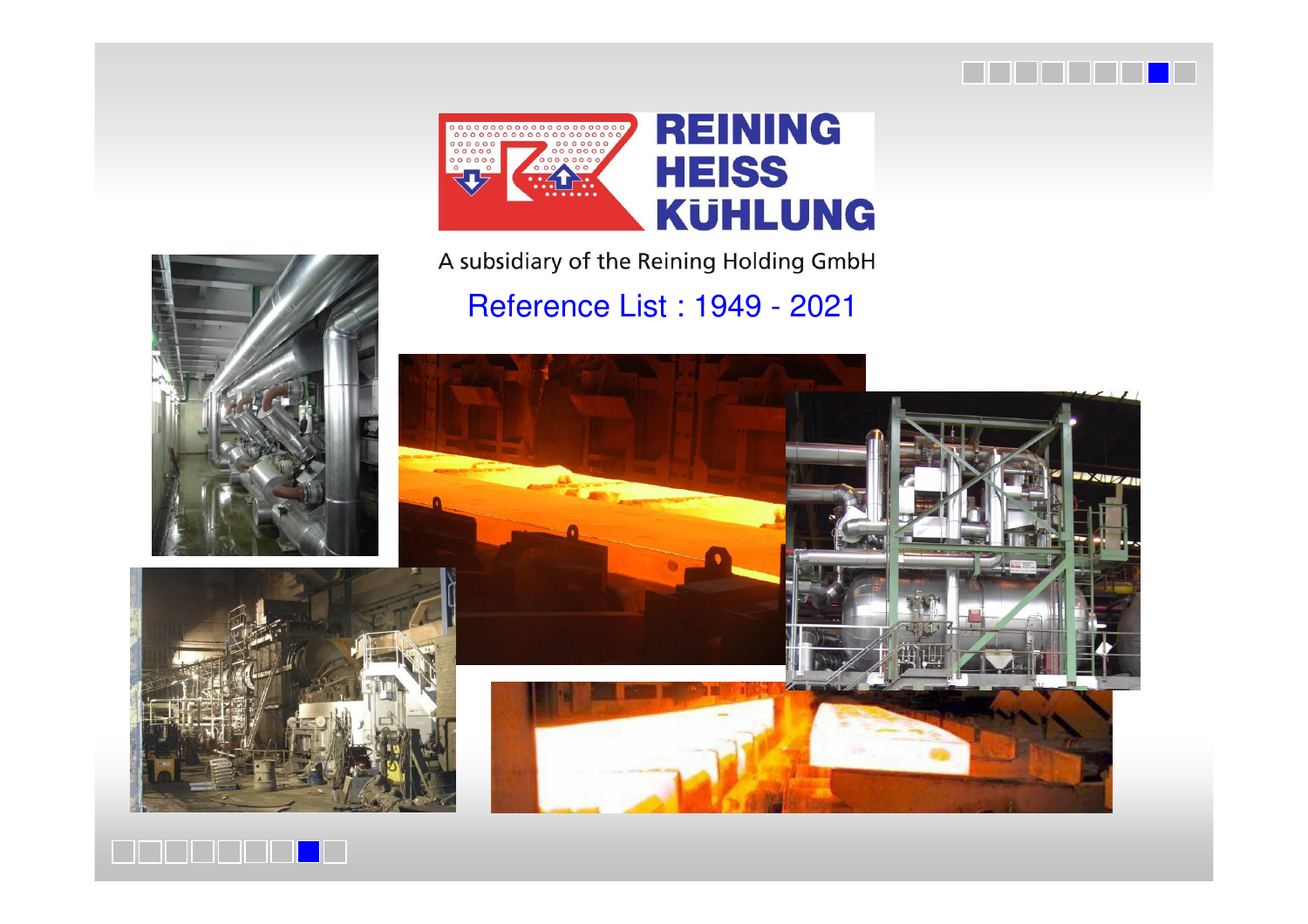

| Ref.-<br>No. | Year | <b>Steel Works</b>                                                   |                | Amount Furnace Type      | <b>Tonnage</b><br>[t/h] | Amount | <b>Cooled Components</b>       | <b>Circulation</b><br>type | <b>Pressure</b><br>[bar g] | <b>Furnace Builder</b> |
|--------------|------|----------------------------------------------------------------------|----------------|--------------------------|-------------------------|--------|--------------------------------|----------------------------|----------------------------|------------------------|
|              | 1949 | Rheinstahl Hüttenwerke AG, Gußstahlwerk<br>Gelsenkirchen / Germany   | 3              | open hearth fce          | 25                      | 9<br>6 | door frames<br>gas burners     | forced                     | 0,5                        | direct                 |
|              | 1951 | Stahlwerke Bochum AG / Germany                                       | $\overline{c}$ | open hearth fce          | 65                      | 6      | door frames                    | forced                     | 1,5                        | direct                 |
|              | 1953 | Niederrheinische Hütte AG, Duisburg /<br>Germany                     | $\overline{7}$ | open hearth fce          | 65                      | 21     | door frames                    | forced                     | 0,5                        | direct                 |
|              | 1954 | Rheinstahl Hüttenwerke AG, Gußstahlwerk<br>Gelsenkirchen / Germany   |                | electric arc<br>furnace  | 5                       |        | cover ring<br>door frame       | forced                     | 0,5                        | direct                 |
|              | 1954 | Hoesch AG Hüttenwerke, plant Phoenix,<br>Dortmund-Hörde / Germany    | all            | annealing-forging<br>fce |                         |        | all door frames                | natural                    | 0,5                        | direct                 |
|              | 1955 | Stahlwerke Bochum AG / Germany                                       | $\overline{c}$ | pusher type fce          | 50                      | 4      | door frames                    | natural                    | 1,5                        | direct                 |
|              | 1956 | Hoesch AG Hüttenwerke, plant Phoenix,<br>Dortmund-Hörde / Germany    | $\mathbf{1}$   | pusher type fce          | 110                     |        | inside piping                  | forced                     | 0,5                        | direct                 |
|              | 1957 | Hoesch AG Hüttenwerke, plant Phoenix,<br>Dortmund-Hörde / Germany    | $\mathbf{1}$   | open hearth fce          | 100                     | 3      | door frames                    | natural                    | 42                         | direct                 |
|              | 1958 | Stahlwerke Südwestfalen AG, plant Eckesey,<br>Hagen / Germany        | 3              | open hearth fce          | 50                      | 9      | door frames                    | natural                    | 16                         | direct                 |
|              | 1958 | Stahlwerke Südwestfalen AG, plant Eckesey,<br>Hagen / Germany        | $\overline{c}$ | open hearth fce          | 75                      | 6      | door frames                    | natural                    | 16                         | direct                 |
|              | 1959 | Friedr. Krupp Hüttenwerke AG, plant Düsseldorf-<br>Benrath / Germany | $\mathbf{1}$   | pusher type fce          | 60                      |        | inside piping<br>cooling boxes | forced<br>natural          | 3,5<br>0,5                 | direct                 |
|              | 1959 | Halmstads Jernverks AB, Halmstad / Sweden                            | $\overline{1}$ | open hearth fce          | 50                      | 3      | door frames                    | natural                    | 25                         | direct                 |
|              | 1960 | Walzwerke AG, Köln-Mülheim / Germany                                 | 3              | open hearth fce          | 50                      | 9      | door frames                    | natural                    | 12                         | direct                 |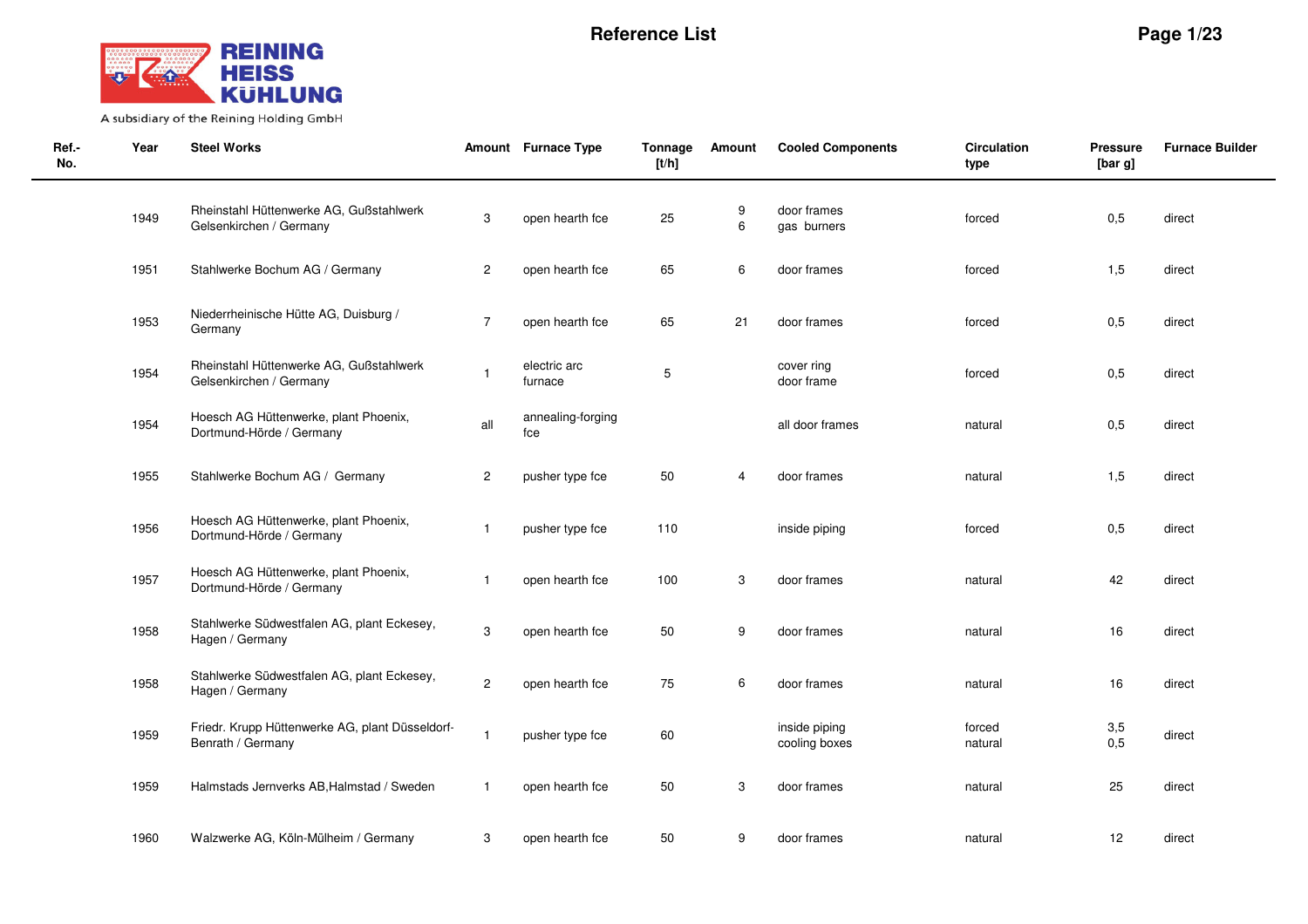

| Ref.-<br>No. | Year | <b>Steel Works</b>                                                |                | Amount Furnace Type          | Tonnage<br>[t/h] | Amount       | <b>Cooled Components</b>       | Circulation<br>type | <b>Pressure</b><br>[bar g] | <b>Furnace Builder</b> |
|--------------|------|-------------------------------------------------------------------|----------------|------------------------------|------------------|--------------|--------------------------------|---------------------|----------------------------|------------------------|
|              | 1960 | August-Thyssen-Hütte AG, plant Duisburg-<br>Ruhrort / Germany     | 3              | basic Bessemer<br>converters | 75               |              | stack panel                    | natural             | 0,5                        | Demag/Duisburg         |
|              | 1960 | Siderurgia National, plant Seixal / Portugal                      | $\overline{1}$ | LD-converter                 | 30               |              | stack panel                    | natural             | 0,5                        | Demag/Duisburg         |
|              | 1960 | Mannesmann AG, plant Grillo-Funke,<br>Gelsenkirchen / Germany     | $\overline{c}$ | open hearth fce              | 50               | 6            | door frames                    | natural             | 12                         | Oschatz, Essen         |
|              | 1960 | Svenskt Stal, Oxelösund / Sweden                                  | -1             | open hearth fce              | 150              | 5            | door frames                    | natural             | 57                         | Ekströms               |
|              | 1960 | Hüttenwerke Siegerland AG, plant Wehbach /<br>Germany             | $\overline{1}$ | open hearth fce              | 80               | 3            | door frames                    | natural             | 14                         | Demag                  |
|              | 1960 | Usinor, Usine de Longwy / France                                  | $\overline{1}$ | open hearth fce              | 100              | 3            | door frames                    | natural             | 20                         | Maerz                  |
|              | 1960 | Cockerill-Ougree-Providence, Usine de Rehon /<br>France           | $\mathbf{1}$   | pusher type fce              | 70               |              | inside piping                  | forced              | 12                         | Stein et Roubaix       |
|              | 1960 | Usinor, Usine de Longwy / France                                  | -1             | pusher type fce              | 100              |              | inside piping<br>cooling boxes | forced<br>natural   | 20<br>$\overline{2}$       | Stein et Roubaix       |
|              | 1961 | August Thyssen-Hütte AG, plant Duisburg-<br>Ruhrort / Germany     | 5              | open hearth fce              | 100              | 15           | door frames                    | natural             | 16                         | direct                 |
|              | 1961 | Voest-Alpine AG, plant Donawitz / Austria                         | -1             | pusher type fce              | 80               |              | inside piping                  | forced              | $10$<br>Hot water          | Stein et Roubaix       |
|              | 1961 | SKF-Hellefors Jernverks AB, Hellefors /<br>Sweden                 | $\overline{1}$ | open hearth fce              | 70               | $\mathbf{3}$ | door frames                    | natural             | 42                         | Ekströms               |
|              | 1961 | Smedjebackens Valsverks AB, Smedjebacken /<br>Sweden              | $\overline{2}$ | open hearth fce              | 80               | 6            | door frames                    | natural             | 25                         | Ekströms               |
|              | 1961 | Gußstahlwerk Witten AG, Stahlwerk<br>Mark, Wengern-Ruhr / Germany | -1             | open hearth fce              | 50               | 3            | door frames                    | natural             | 12                         | Maerz                  |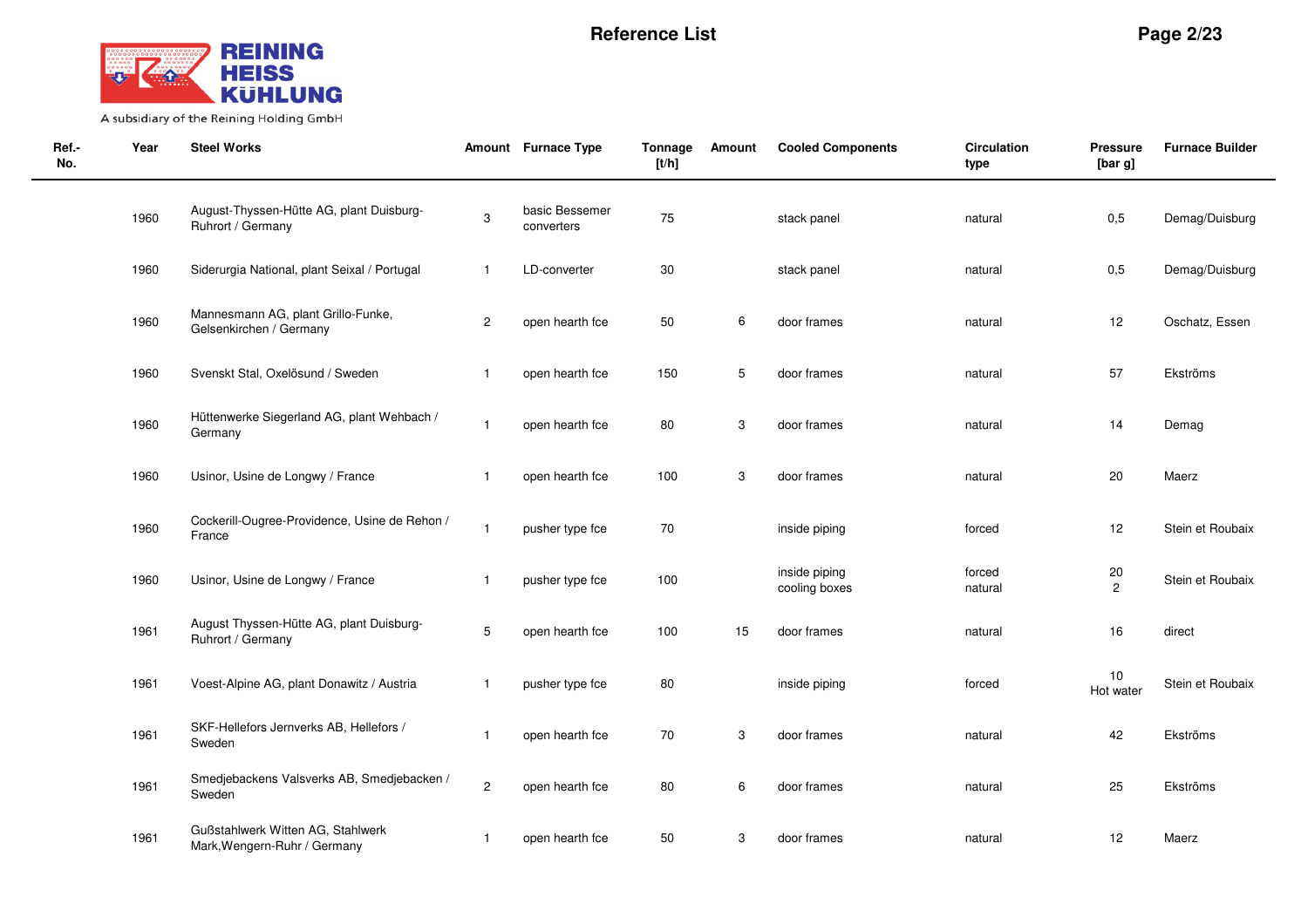

| Ref.-<br>No. | Year | <b>Steel Works</b>                                                    |                         | Amount Furnace Type     | Tonnage<br>[t/h] | Amount                                             | <b>Cooled Components</b>                            | <b>Circulation</b><br>type | <b>Pressure</b><br>[bar g] | <b>Furnace Builder</b>     |
|--------------|------|-----------------------------------------------------------------------|-------------------------|-------------------------|------------------|----------------------------------------------------|-----------------------------------------------------|----------------------------|----------------------------|----------------------------|
|              | 1961 | Stahlwerke Bochum AG, Bochum / Germany                                | $\mathbf{1}$            | electric arc<br>furnace | 70               | $\overline{c}$<br>1 <sub>1</sub><br>$\overline{1}$ | door trames<br>door<br>roof ring<br>wasta nas alhow | forced                     | 5                          | direct                     |
|              | 1961 | SA Marrel-Frères, Rive de Gier / France                               | $\overline{\mathbf{c}}$ | open hearth fce         | 50               | 6                                                  | door frames                                         | natural                    | 20                         | direct                     |
|              | 1962 | Steel Comp. of Wales, Port Talbot / Great<br><b>Britain</b>           | 4                       | <b>VLN-converters</b>   |                  |                                                    | stack panel                                         | natural                    | 12,5                       | Stein Atkinson<br>Stordy   |
|              | 1962 | Dalsbruks Järnverks AB, Dalsbruk / Finland                            | $\mathbf{1}$            | open hearth fce         | 50               | 3                                                  | door frames                                         | natural                    | 27                         | Ekströms                   |
|              | 1962 | Fiat, Sezione Ferriere, Torino / Italy                                | $\mathbf{1}$            | open hearth fce         | 120              | 3                                                  | door frames                                         | natural                    | 16                         | Fiat/Maerz                 |
|              | 1962 | British Steel Corp., Spencer Works Llanwern /<br><b>Great Britain</b> | 3                       | pusher type fce         | 250              |                                                    | inside piping<br>lintels                            | forced                     | $\overline{c}$             | Stein Atkinson<br>Stordy   |
|              | 1962 | Usinor, Dunkerque / France                                            | $\overline{\mathbf{c}}$ | hearth type fce         |                  | $\overline{c}$                                     | door frames                                         | natural                    | 0,5                        | Stein et Roubaix           |
|              | 1962 | Usinor, Dunkerque / France                                            | $\mathbf{1}$            | pusher type fce         | 110              |                                                    | inside piping                                       | forced<br>natural          | 12                         | Stein et Roubaix           |
|              | 1962 | Voest-Alpine AG, plant Donawitz / Austria                             | $\mathbf{1}$            | pusher type fce         | 100              |                                                    | inside piping                                       | forced                     | 10<br>Hot water            | Stein et Roubaix           |
|              | 1963 | Usinor, Dunkerque / France                                            | $\overline{c}$          | pusher type fce         | 250              |                                                    | inside piping                                       | forced                     | 12                         | Stein et Roubaix           |
|              | 1963 | UCPMI, Hagondange / France                                            | $\mathbf{1}$            | pusher type fce         | 57               |                                                    | inside piping                                       | forced<br>natural          | 10                         | Stein et Roubaix           |
|              | 1963 | August-Thyssen-Hütte AG, Duisburg-Ruhrort /<br>Germany                | $\overline{1}$          | basic Bessemer          | 75               |                                                    | stack cooling<br>primary gas cleaning               | natural                    | $0 - 16$                   | August-Thyssen<br>Hütte AG |
|              | 1963 | AB SKF-Hofors Bruk, Hofors / Sweden                                   | $\mathbf{1}$            | open hearth fce         | 120              | 3                                                  | door frames                                         | natural                    | 57                         | Ekströms                   |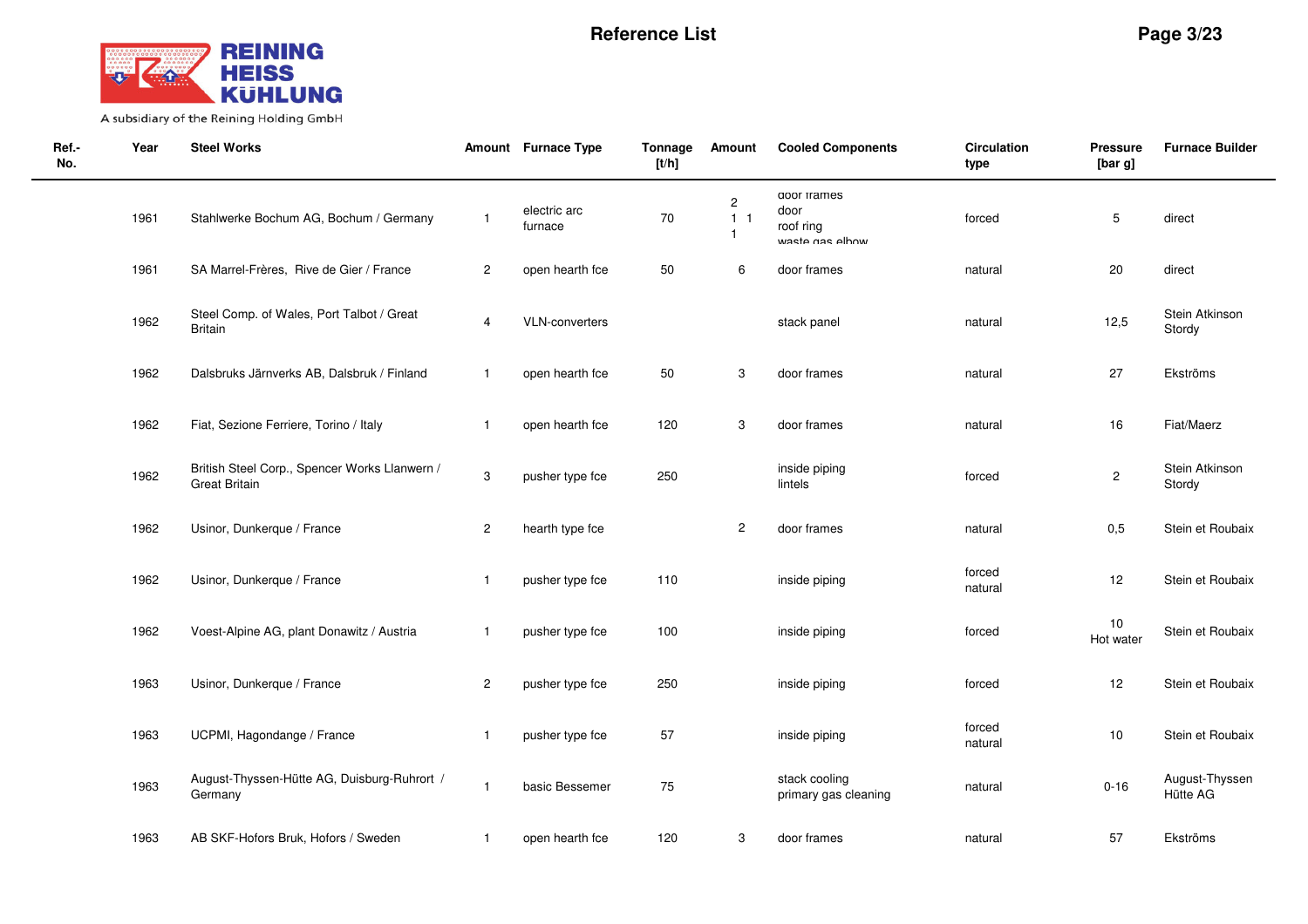

| Ref.-<br>No. | Year | <b>Steel Works</b>                                                |                | Amount Furnace Type        | Tonnage<br>[t/h] | Amount           | <b>Cooled Components</b>             | <b>Circulation</b><br>type | <b>Pressure</b><br>[bar g] | <b>Furnace Builder</b>    |
|--------------|------|-------------------------------------------------------------------|----------------|----------------------------|------------------|------------------|--------------------------------------|----------------------------|----------------------------|---------------------------|
|              | 1963 | Lancashire Steel Comp., Irlam / Great Britain                     | 3              | tilting open<br>hearth fce | 250              | 15<br>6          | door frames<br>oil burners           | natural                    | 16                         | Stein Atkinson<br>Stordy  |
|              | 1963 | Compania Auxiliar de Ferrocarriles, Beasain /<br>Spain            | $\overline{c}$ | open hearth fce            | $30\,$           | $\,6$            | door frames<br>and all cooling pipes | forced                     | 0,5                        | Vapor                     |
|              | 1963 | Fiat, Sezione Ferriere, Torino / Italy                            | $\mathbf{1}$   | open hearth fce            | 120              | 3                | door frames                          | natural                    | 16                         | Fiat/Maerz                |
| 150          | 1964 | Friedr. Krupp Hüttenwerke AG, plant Bochum<br>(Höntrop) / Germany | $\mathbf 3$    | tilting open<br>hearth fce | 150              | $\boldsymbol{9}$ | door frames                          | natural                    | 32                         | direct                    |
| 151          | 1964 | Friedr. Krupp Hüttenwerke AG, plant Bochum<br>(Höntrop) / Germany | $\mathbf{1}$   | tilting open<br>hearth fce | 225              | 5                | door frames                          | natural                    | 32                         | direct                    |
|              | 1964 | Ilseder Hütte, Peine / Germany                                    | 3              | open hearth fce            | 30               | 9                | door frames                          | natural                    | 12                         | direct                    |
|              | 1964 | Ilseder Hütte, Peine / Germany                                    | 3              | LD-converter               | 75               | 3                | converter hoods                      | natural                    | $\overline{\mathbf{c}}$    | Friedr. Krupp/Essen       |
| 148          | 1965 | Stahlwerke Südwestfalen AG, plant Eckesey,<br>Hagen / Germany     | $\overline{1}$ | open hearth fce            | 75               | 3                | door frames                          | natural                    | 16                         | direct                    |
|              | 1965 | Svenskt Stal Domnarvet, Borlänge / Sweden                         | $\mathbf{1}$   | pusher type fce            | 100              |                  | inside piping                        | natural                    | 25                         | Ugusbolaget /<br>Ekströms |
|              | 1965 | Svenskt Stal, Oxelösund / Sweden                                  | $\mathbf{1}$   | pusher type fce            | 80               |                  | inside piping                        | forced                     | 40                         | Ekströms /<br>Westofen    |
| 126          | 1966 | Hüttenwerke Oberhausen AG, Oberhausen /<br>Germany                | $\overline{2}$ | open hearth fce            | 280              | 10               | door frames                          | natural                    | 16                         | direct                    |
|              | 1966 | Hoesch AG Hüttenwerke, plant Phoenix,<br>Dortmund-Hörde / Germany | $\mathbf{1}$   | pusher type fce            | 15               |                  | inside piping                        | forced                     | 0,5                        | direct                    |
|              | 1966 | VEB Stahl- und Walzwerk Wilh. Florin,<br>Hennigsdorf / GDR        | $\mathbf{1}$   | open hearth fce            | 100              | 3                | door frames                          | natural                    | 25                         | Maerz                     |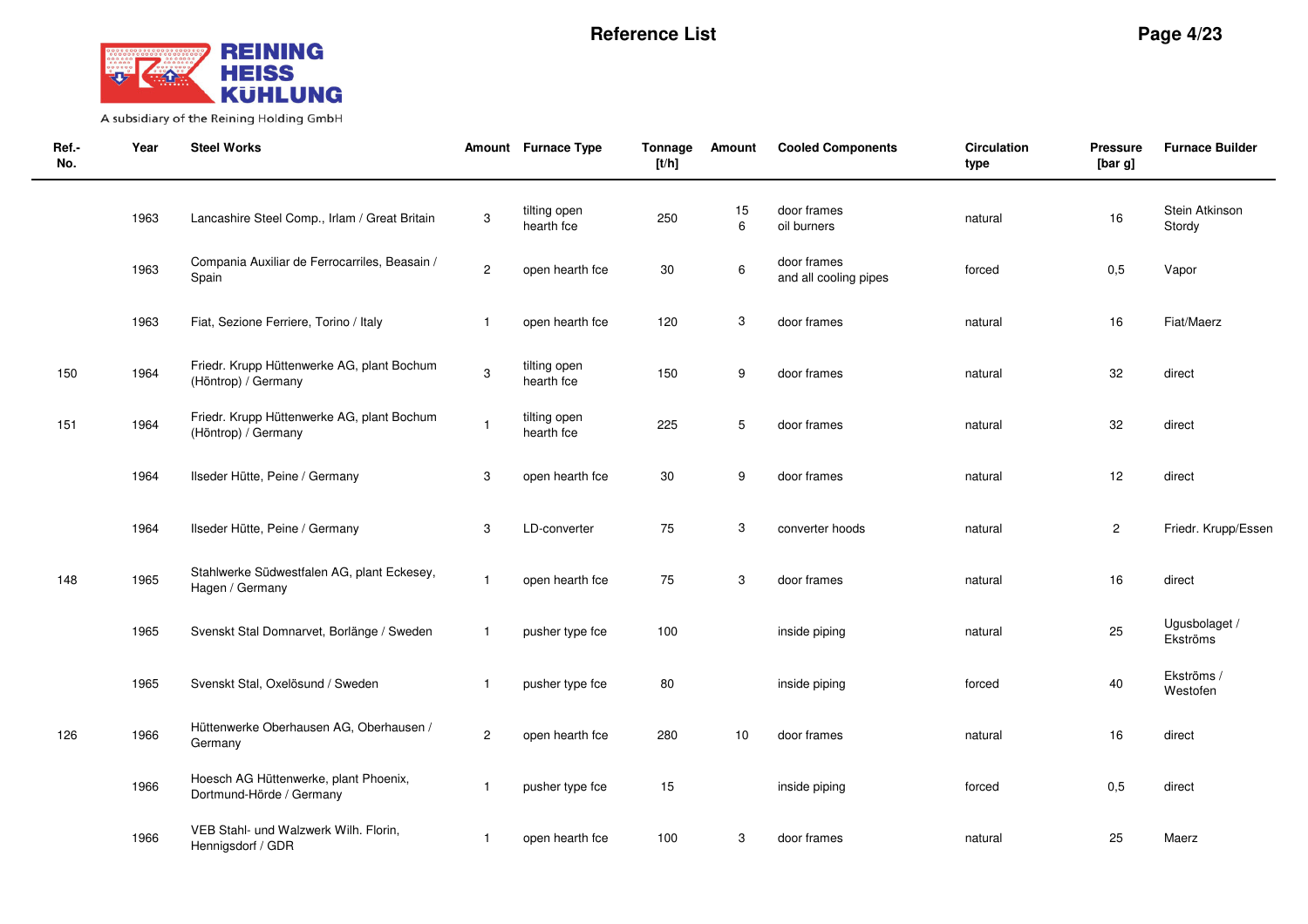

| Ref.-<br>No. | Year | <b>Steel Works</b>                                                           |                         | Amount Furnace Type | Tonnage<br>[t/h] | Amount              | <b>Cooled Components</b>                | <b>Circulation</b><br>type | <b>Pressure</b><br>[bar g] | <b>Furnace Builder</b>   |
|--------------|------|------------------------------------------------------------------------------|-------------------------|---------------------|------------------|---------------------|-----------------------------------------|----------------------------|----------------------------|--------------------------|
|              | 1966 | Altos Hornos de Mexico SA, Monclova / Coah. /<br>Mexico                      | $\mathbf{1}$            | pusher type fce     | 40               |                     | inside piping                           | forced<br>natural          | 16                         | Rust                     |
| 127          | 1967 | Hüttenwerke Oberhausen AG, Oberhausen /<br>Germany                           | $\mathbf 1$             | open hearth fce     | 280              | 3<br>$\overline{c}$ | frames and<br>lids for roof<br>charging | natural                    | 16                         | direct                   |
|              | 1967 | Fiat, Sezione Ferriere, Torino / Italy                                       | $\mathbf{1}$            | open hearth fce     | 120              | 3                   | door frames                             | natural                    | 16                         | Fiat/Maerz               |
|              | 1967 | SKF-Hellefors Jernverk AB, Hellefors / Sweden                                | $\mathbf{1}$            | open hearth fce     | 50               | 5                   | door frames                             | natural                    | 44                         | Ekströms                 |
|              | 1967 | Rautaruukki Oy, Raahe / Finland                                              | $\mathbf{1}$            | pusher type fce     | 100              |                     | inside piping                           | forced                     | 45                         | Stein Atkinson<br>Stordy |
| 127          | 1968 | Hüttenwerke Oberhausen AG, Oberhausen /<br>Germany                           | $\mathbf{1}$            | open hearth fce     | 280              | $\frac{3}{2}$       | frames and<br>lids for roof<br>charging | natural                    | 16                         | direct                   |
|              | 1968 | VEB Stahl- und Walzwerk, Wilh. Florin,<br>Hennigsdorf / GDR                  | $\overline{c}$          | open hearth fce     | 100              | 6                   | door frames                             | natural                    | 25                         | Maerz                    |
|              | 1968 | Trinecke Zelezárny, Trinec / CSSR                                            | $\mathbf{1}$            | open hearth fce     | 230              | 5                   | door frames                             | natural                    | 20                         | Strojiimport/<br>Maerz   |
|              | 1968 | Rheinstahl Hüttenwerke AG, Ruhrstahl<br>Henrichshütte, / Hattingen / Germany | $\overline{\mathbf{c}}$ | open hearth fce     | $100 + 80$       | 6                   | door frames                             | forced                     | 52                         | Maerz                    |
|              | 1968 | Fiat, Sezione Ferriere, Torino / Italy                                       | $\mathbf{1}$            | open hearth fce     | 120              | 3                   | door frames                             | natural                    | 16                         | Fiat/Maerz               |
|              | 1968 | Usinor, Dunkerque / France                                                   | $\mathbf{1}$            | pusher type fce     | 250              |                     | inside piping                           | forced                     | 12                         | Stein et Roubaix         |
|              | 1969 | Fiat, Sezione Ferriere, Torino / Italy                                       | $\mathbf{1}$            | pusher type fce     | 120              |                     | inside piping<br>lintels                | natural                    | 15                         | Fiat/Maerz               |
|              | 1969 | Usinor, Dunkerque / France                                                   | $\mathbf{1}$            | pusher type fce     | 180              |                     | inside piping                           | natural                    | 12                         | Stein et Roubaix         |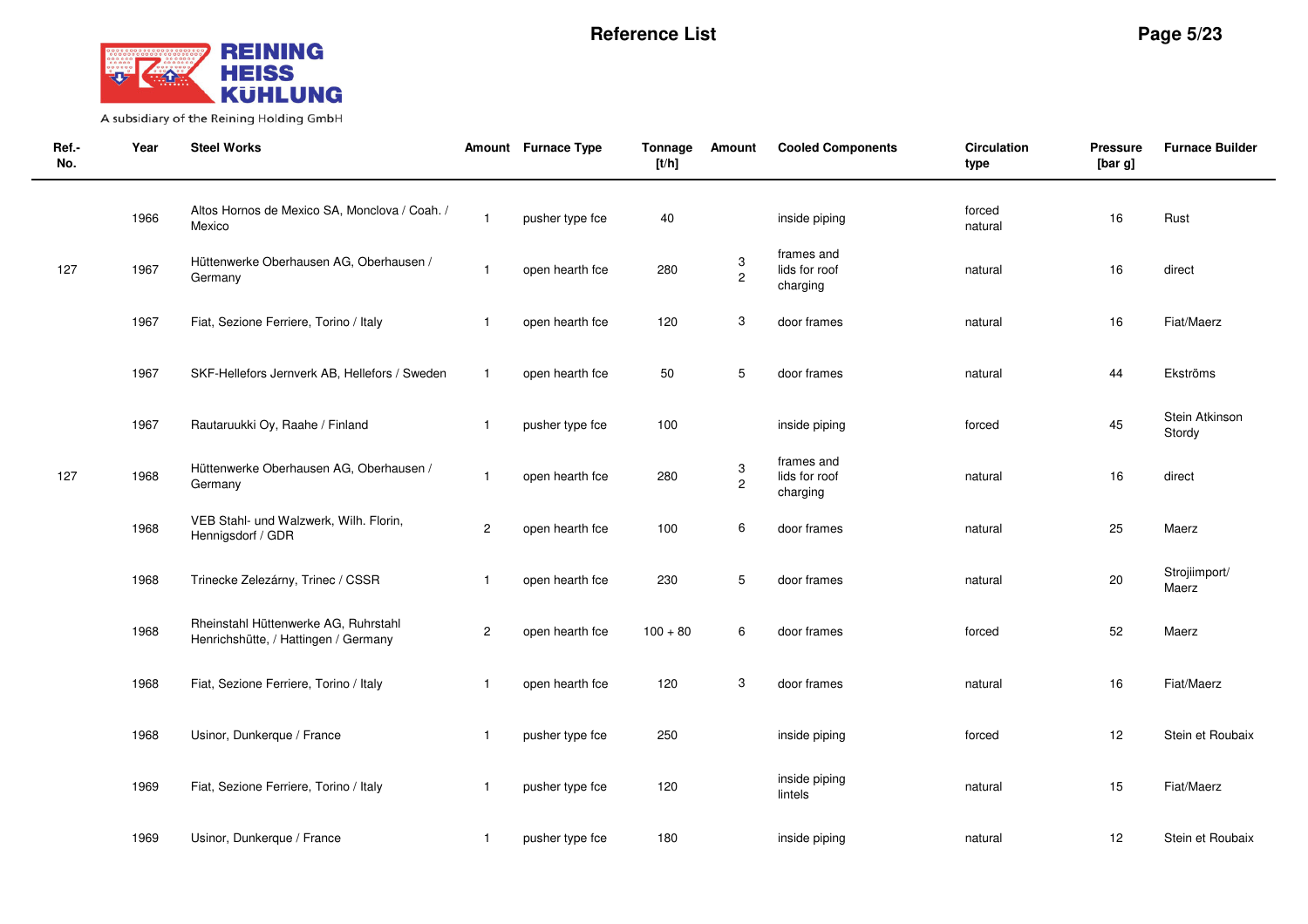

| Ref.-<br>No. | Year | <b>Steel Works</b>                                                       |                         | Amount Furnace Type | Tonnage<br>[t/h]    | Amount | <b>Cooled Components</b> | <b>Circulation</b><br>type | <b>Pressure</b><br>[bar g]   | <b>Furnace Builder</b>    |
|--------------|------|--------------------------------------------------------------------------|-------------------------|---------------------|---------------------|--------|--------------------------|----------------------------|------------------------------|---------------------------|
|              | 1969 | VEB Stahl- und Walzwerk Wilh. Florin,<br>Hennigsdorf / GDR               | $\overline{\mathbf{c}}$ | open hearth fce     | 100                 | 6      | door frames              | natural                    | 25                           | Maerz                     |
|              | 1969 | Aceros Nationales SA, Tlalnepantla / Mexico                              | $\overline{c}$          | pusher type fce     | $31 + 40$           |        | inside piping            | natural                    | 17                           | Electronica<br>Industrial |
|              | 1970 | Altos Hornos de Mexico SA, Monclova / Mexico                             | $\overline{1}$          | open hearth fce     | 280                 | 5      | door frames              | natural                    | 15                           | Electronica<br>Industrial |
|              | 1970 | Rautaruukki Oy, Raahe / Finland                                          | $\overline{\mathbf{1}}$ | pusher type fce     | 100                 |        | inside piping            | natural                    | 45                           | Stein Atkinson<br>Stordy  |
| 470          | 1971 | Friedr. Krupp Hüttenwerke AG, plant Bochum /<br>Germany                  | $\overline{1}$          | walking beam fce    | 265                 |        | inside piping            | forced                     | 32                           | <b>TEG/OFU</b>            |
| 471          | 1971 | Stahlwerke Peine-Salzgitter AG Salzgitter /<br>Germany                   | $\overline{\mathbf{1}}$ | pusher type fce     | 300                 |        | inside piping            | natural                    | 27                           | Italimpianti/I            |
|              | 1971 | Friedr. Krupp Hüttenwerke AG plant Bochum<br>(Höntrop) / Germany         | $\overline{\mathbf{1}}$ | pusher type fce     | 150                 |        | inside piping            | forced                     | $\overline{4}$<br>Cold water | Thermo<br>Engineering     |
|              | 1971 | Altos Hornos de Mexico SA, Monclova / Mexico                             | $\overline{1}$          | blast fce           | Ø 7,5 m<br>1500/Tag |        | cooling boxes            | natural                    | 1                            | Demag                     |
|              | 1971 | Cockerill-Ougree-Providence, Rehon / France                              | $\overline{\mathbf{1}}$ | pusher type fce     | 145                 |        | inside piping            | forced                     | 10                           | <b>Stein Surface</b>      |
| 478          | 1972 | Bandstahl Berlin GmbH, West-Berlin / Germany                             | $\overline{1}$          | pusher type fce     | 95                  |        | inside piping            | natural                    | 14                           | Ignis                     |
|              | 1972 | British Steel Corp., Llanwern / Great Britain                            | $\overline{c}$          | pusher type fce     | 250                 |        | inside piping            | natural                    | 16                           | Stein Atkinson<br>Stordy  |
|              | 1972 | British Steel Corp., Dorman Long Works,<br>Middlesbrough / Great Britain | $\overline{1}$          | pusher type fce     | 180                 |        | inside piping            | natural                    | 17,5                         | Stein Atkinson<br>Stordy  |
|              | 1973 | Usinor, Dunkerque / France                                               | $\overline{\mathbf{1}}$ | pusher type fce     | 250                 |        | inside piping            | forced                     | 12                           | Stein Surface             |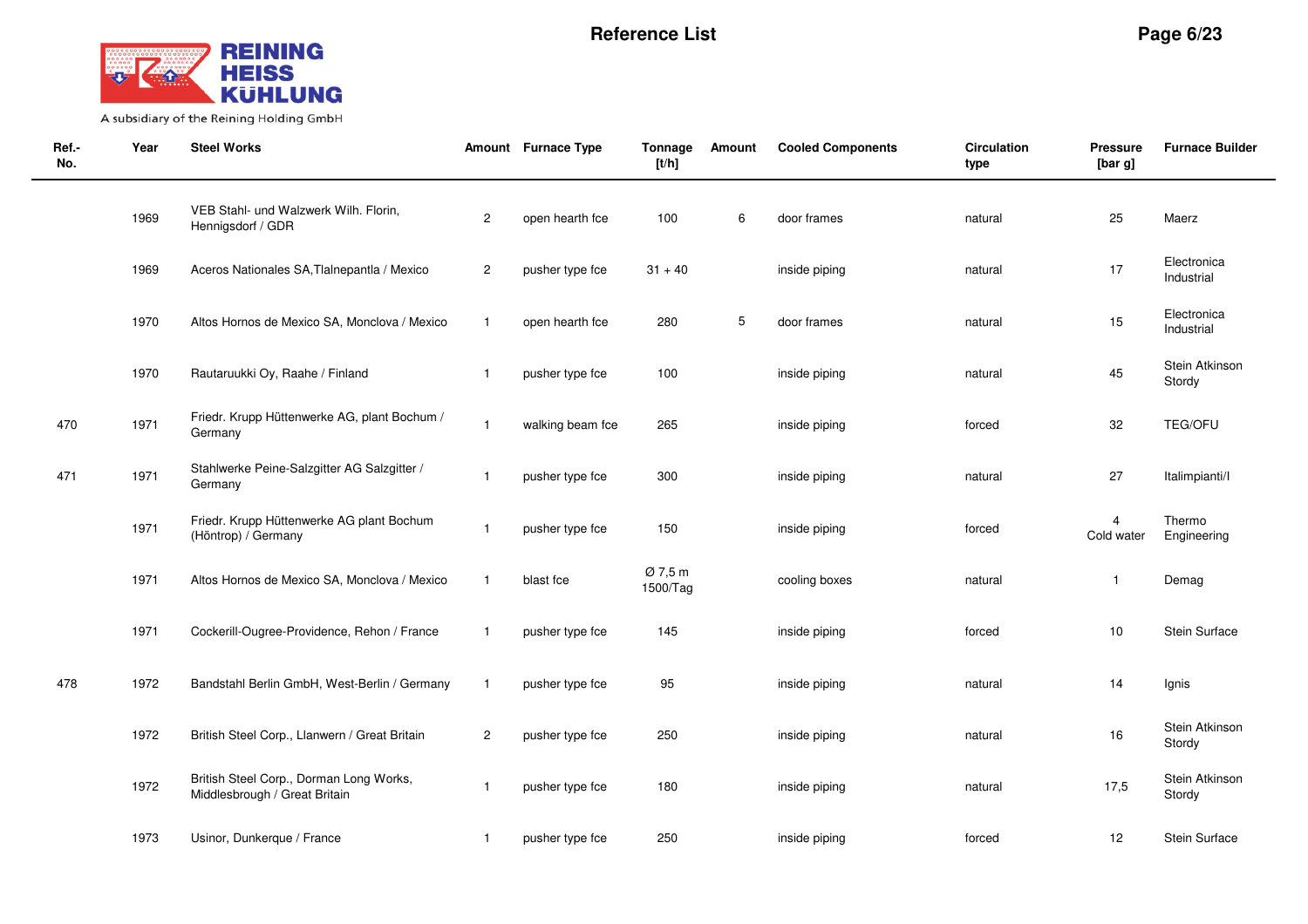

 $\sim$ 

| Ref.-<br>No. | Year | <b>Steel Works</b>                                               |                         | Amount Furnace Type | Tonnage<br>[t/h]              | Amount   | <b>Cooled Components</b>                                                                       | <b>Circulation</b><br>type | <b>Pressure</b><br>[bar g] | <b>Furnace Builder</b>     |
|--------------|------|------------------------------------------------------------------|-------------------------|---------------------|-------------------------------|----------|------------------------------------------------------------------------------------------------|----------------------------|----------------------------|----------------------------|
|              | 1973 | Mannesmann AG, Duisburg-Huckingen /<br>Germany                   | $\overline{\mathbf{1}}$ | blast fce hearth    | 10.3 m $\varnothing$          |          | warm water closed circuit for all<br>boxes, tuyeres, water jackets, hot-forced<br>blast valves |                            | 0,5                        | consulting for<br>Demag    |
| 636          | 1974 | S.A. Solmer, plant Fos-sur-Mer / France                          | $\overline{2}$          | blast fce           | $10,1 \text{ m } \varnothing$ | each 688 | cooling boxes, system ROHDE-<br><b>REINING</b>                                                 | natural                    | 2,5                        | Solmer                     |
|              | 1974 | Norbottens Järnverk AB, plant Lulea / Sweden                     | $\mathbf{1}$            | blast fce           | $8,5 \text{ m } \varnothing$  | 432      | cooling boxes hearth and bosh<br>water jacket cooling system<br>ROHDE-REINING                  | natural                    | 0,5                        | Demag                      |
|              | 1974 | ISCOR, Newcastle / South Africa                                  | $\overline{2}$          | pusher type fce     | 150                           |          | inside piping<br>lintels                                                                       | natural                    | 14                         | Stein Atkinson<br>Stordy   |
|              | 1974 | Siderurgica Venezolana S.A."Sivensa",<br>Caracas / Venezuela     | $\overline{\mathbf{1}}$ | pusher type fce     | 45                            |          | inside piping<br>lintel                                                                        | natural                    | 15                         | Rust                       |
|              | 1974 | Rheinstahl Hüttenwerke AG, Henrichshütte<br>Hattingen / Germany  |                         | pusher type fce     | 120                           |          | inside piping                                                                                  | forced                     | 0,5<br>Hot water           | Büttner, Schilde,<br>Haas  |
|              | 1974 | British Steel Corp. Works, Ravenscraig / Great<br><b>Britain</b> | $\overline{1}$          | pusher type fce     | 230                           |          | inside piping                                                                                  | natural                    | 15                         | Stein Atkinson<br>Stordy   |
|              | 1975 | August-Thyssen Hütte, Duisburg-Hamborn /<br>Germany              |                         | testconverter       |                               |          | converter hood                                                                                 | natural                    | 0,2                        | ATH                        |
| 4105         | 1976 | Stahlwerke Peine-Salzgitter AG plant Salzgitter<br>/ Germany     | $\mathbf{1}$            | pusher type fce     | 300                           |          | inside piping                                                                                  | natural                    | 27                         | Italimpianti/I             |
|              | 1976 | Rautaruukki Oy, Raahe / Finland                                  | $\overline{c}$          | pusher type fce     | 100                           |          | inside piping                                                                                  | natural                    | 16                         | Stein Atkinson<br>Stordy   |
|              | 1976 | Fundidora S.A., Monterrey / Mexico                               | -1                      | pusher type fce     | 300                           |          | inside piping<br>lintels                                                                       | natural                    | 15                         | Loftus                     |
|              | 1976 | Altos Hornos de Mexico Monclova / Mexico                         | $\overline{c}$          | pusher type fce     | $100 + 85$                    |          | inside piping                                                                                  | natural                    | 15                         | Loftus                     |
|              | 1976 | Mannesmann-Röhren-Werke, Mülheim-Ruhr /<br>Germany               | -1                      | pusher type fce     | 120                           |          | inside piping                                                                                  | forced                     | suitable for 23            | BSH and Koppers-<br>Wistra |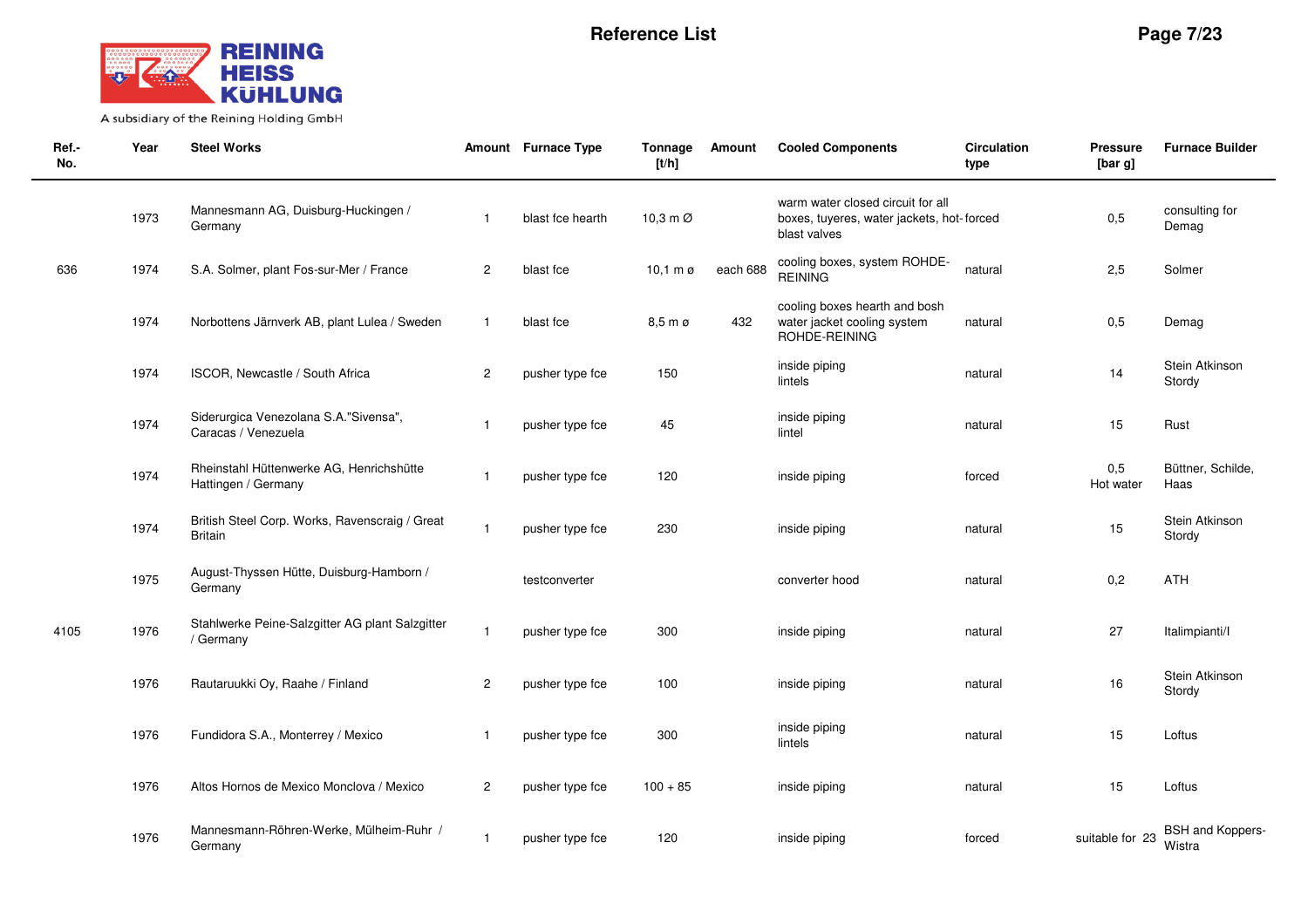

| Ref.-<br>No. | Year | <b>Steel Works</b>                                           |                | Amount Furnace Type     | Tonnage<br>[t/h] | Amount | <b>Cooled Components</b> | <b>Circulation</b><br>type | <b>Pressure</b><br>[bar g]  | <b>Furnace Builder</b> |
|--------------|------|--------------------------------------------------------------|----------------|-------------------------|------------------|--------|--------------------------|----------------------------|-----------------------------|------------------------|
| 498          | 1977 | Huta Katowice / Poland (Traloka)                             | $\overline{c}$ | walking beam fce        | 200              |        | inside piping            | forced                     | 15                          | Stein Surface          |
| 4124         | 1977 | Thyssen AG, plant Bruckhausen / Germany                      | $\mathbf{1}$   | walking beam fce        | 110              |        | inside piping            | forced                     | 4<br>Hot water              | OFU                    |
| 4124         | 1977 | Thyssen AG, plant Bruckhausen / Germany                      | $\mathbf{1}$   | walking beam fce        | 85               |        | inside piping            | forced                     | $\overline{4}$<br>Hot water | OFU                    |
|              | 1977 | Rautaruukki Oy, Raahe / Finland                              | $\mathbf{1}$   | pusher type fce         | 100              |        | inside piping            | natural                    | 16                          | Salem U.K.             |
| 498          | 1978 | Huta Katowice / Poland (Miwice)                              | $\overline{c}$ | walking beam fce        | 180              |        | inside piping            | forced                     | 15                          | Stein Surface          |
| 4105         | 1978 | Stahlwerke Peine-Salzgitter AG plant Salzgitter<br>/ Germany | $\mathbf{1}$   | pusher type fce         | 140              |        | inside piping            | natural                    | 27                          | Italimpianti/D         |
| 4135         | 1978 | Huta Katowice / Poland*                                      | 3              | walking beam fce        | 465              |        | inside piping            | forced                     | 45                          | Stein Heurtey          |
|              | 1978 | Svenskt Stal Domnarvet, Borlänge / Sweden                    | $\mathbf{1}$   | pusher type fce         | 120              |        | inside piping            | natural                    | 25                          | direct                 |
|              | 1978 | Krefeld                                                      | $\mathbf{1}$   | electric arc<br>furnace | 80               |        | off gas duct             | forced                     |                             | LURGI                  |
| 1512         | 1979 | Oberhausen                                                   | $\overline{c}$ | electric arc<br>furnace | 147              |        | 2 off gas duct           | forced                     | $11 - 23$                   | Thyssen<br>Engineering |
| 1520         | 1979 | Oberhausen                                                   |                | electric arc<br>furnace | 147              |        | 4 furnace elbow          | forced                     | $\mathbf 5$                 | GHH                    |
| 1525         | 1979 | Völklingen (Burbach)                                         | $\overline{1}$ | walking beam fce        | 150/180          |        | Skid system              | forced                     | 12                          | Didier/ OFU            |
| 4112         | 1979 | Voest-Alpine AG, plant Donawitz / Austria<br>Drahtstraße     | $\mathbf{1}$   | walking beam fce        | 150              |        | inside piping            | forced                     | 17<br>Hot water             | OFU                    |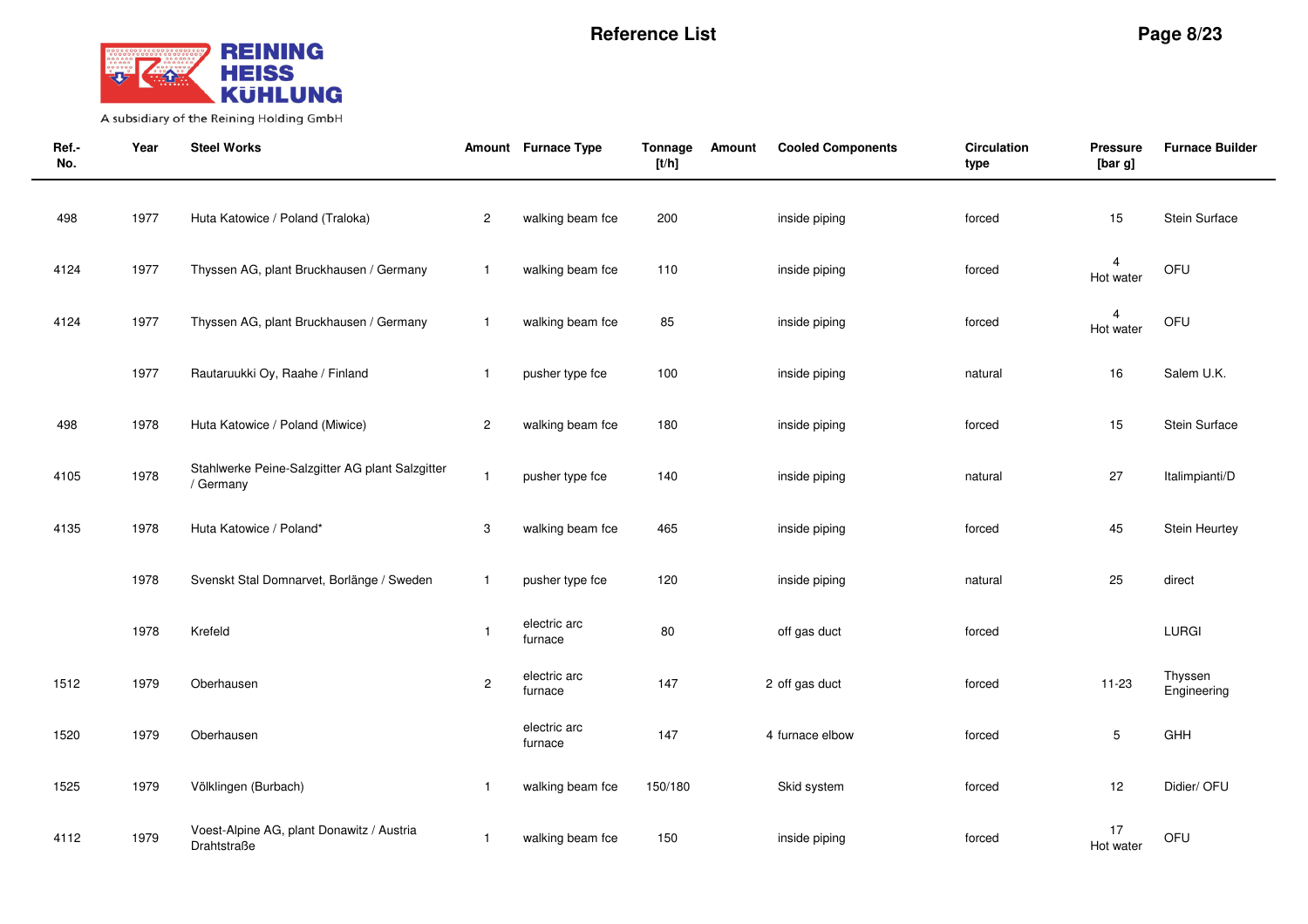

| Ref.-<br>No. | Year | <b>Steel Works</b>                                        |                | Amount Furnace Type     | Tonnage<br>[t/h] | Amount | <b>Cooled Components</b>                | <b>Circulation</b><br>type | <b>Pressure</b><br>[bar g] | <b>Furnace Builder</b> |
|--------------|------|-----------------------------------------------------------|----------------|-------------------------|------------------|--------|-----------------------------------------|----------------------------|----------------------------|------------------------|
| 487          | 1980 | Friedr. Krupp Hüttenwerke AG, plant Bochum /<br>Germany   | $\overline{1}$ | walking beam fce        | 265              |        | inside piping<br>lintels                | forced                     | 23                         | Italimpianti           |
| 4029         | 1980 | Kobe Steel, Kakogawa / Japan                              | $\overline{1}$ | walking beam fce        | 305              |        | inside piping                           | forced                     | 10                         | Schack Eng./Japan      |
| 4033         | 1980 | Kobe Steel, Nadahama / Japan                              | $\overline{1}$ | walking beam fce        | 110              |        | fixed inside piping                     | forced                     | $10$                       | Schack Eng./Japan      |
| 4034         | 1980 | Daido Steel, Chita / Japan                                | $\overline{1}$ | walking beam fce        | 100              |        | fixed inside piping                     | forced                     | 10                         | Schack Eng./Japan      |
| 4121         | 1980 | Huta Nowotki / Poland                                     | $\overline{1}$ | walking beam fce        | 220              |        | inside piping                           | forced                     | 15                         | Stein Surface          |
| 4148         | 1980 | Voest-Alpine AG, plant Donawitz / Austria<br>VA-Schienen  | $\overline{1}$ | walking beam fce        | 140              |        | inside piping                           | forced                     | 45                         | OFU                    |
| 1524         | 1981 | Ilsenburg                                                 | 2              | pusher type fce         | 90               |        | Skid system                             | natural/forced             | 21                         | AMCO, Wien             |
| 1532         | 1981 | Bochum                                                    | $\overline{1}$ | electric arc<br>furnace | 147              |        | off gas duct<br>wall panels             | forced                     | $10 - 25$                  | Krupp Hüttenwerke      |
| 4140         | 1981 | Svenskt Stal Domnarvet, Borlänge / Sweden                 | $\overline{1}$ | walking beam fce        | 300              |        | inside piping<br>lintel                 | forced                     | 27                         | Italimpianti/I         |
| 4190         | 1981 | Max Aicher GmbH u. Co. Steel plant Annahütte<br>/ Germany | $\overline{1}$ | walking beam fce        | 42               |        | inside piping                           | forced                     | suitable for 29 OFU        |                        |
| 4170         | 1981 | Buderus Edelstahl, Wetzlar / Germany                      | $\overline{1}$ | pusher type fce         | 40               |        | inside piping<br>lintels<br>door frames | forced                     | 16<br>Hot water            | Buderus, Wistra        |
| 1335         | 1982 | Diombino                                                  | $\overline{1}$ | walking beam fce        | 170              |        | Skid system                             | forced                     | 24                         | Italimpianti (D)       |
| 1537         | 1982 | Maxhütte Unterwellenborn (SWT)                            | $\overline{1}$ | pusher type fce         | 180              |        | Skid system                             | natural/forced             | 12                         | OFU                    |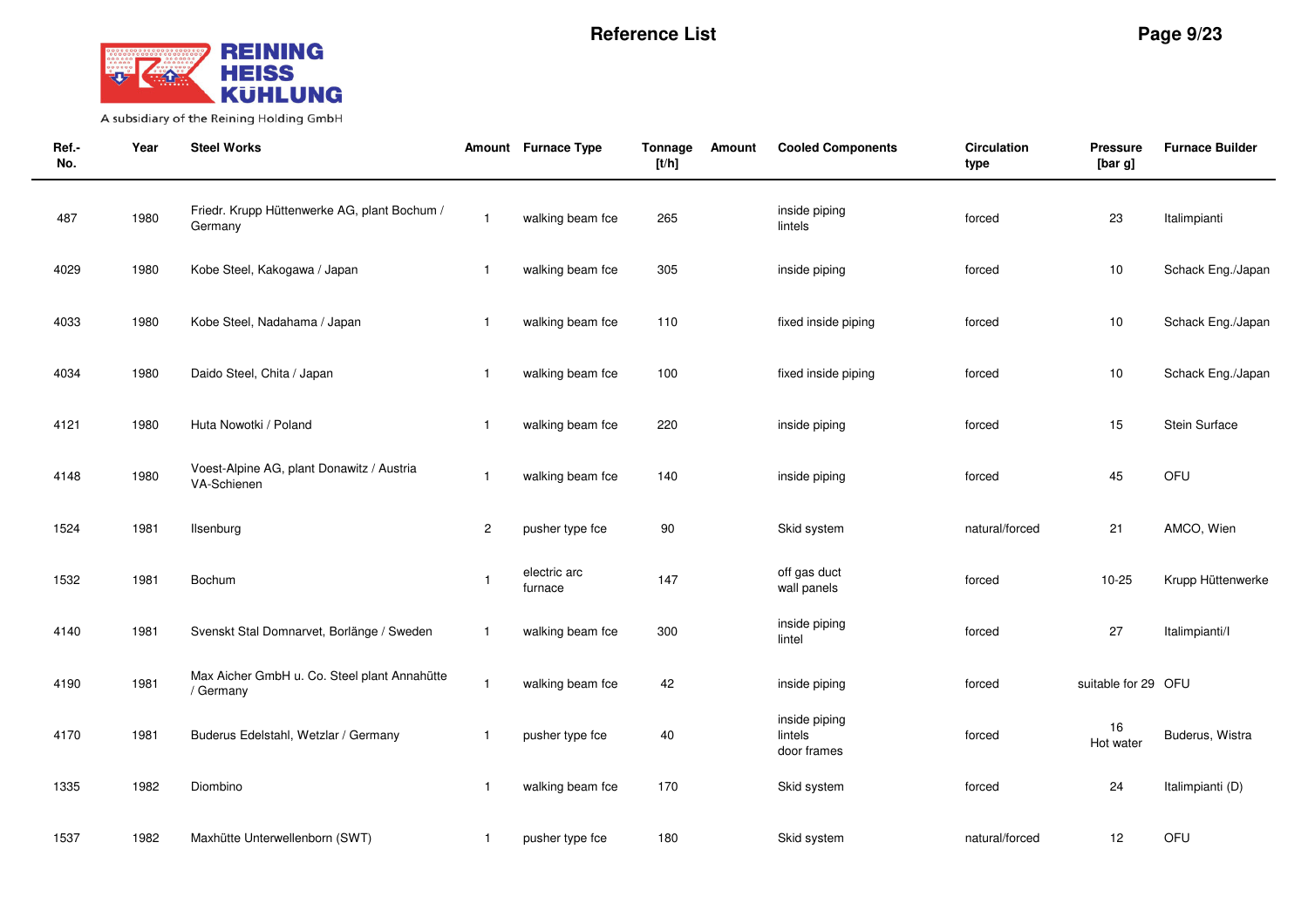

| Ref.-<br>No. | Year | <b>Steel Works</b>                                       |                         | Amount Furnace Type | Tonnage<br>[t/h] | Amount | <b>Cooled Components</b>                | <b>Circulation</b><br>type | <b>Pressure</b><br>[bar g] | <b>Furnace Builder</b>    |
|--------------|------|----------------------------------------------------------|-------------------------|---------------------|------------------|--------|-----------------------------------------|----------------------------|----------------------------|---------------------------|
| 4035         | 1982 | Sumitomo Metal,<br>Kashima / Japan                       | $\overline{\mathbf{c}}$ | walking beam fce    | 350              |        | inside piping                           | forced                     | 9                          | Chugai Ro                 |
| 4147         | 1982 | Soc. Solmer, Fos-sur-Mer / France                        | $\mathbf{1}$            | walking beam fce    | 350              |        | inside piping                           | forced                     | 18                         | Stein/Heurtey             |
| 4198         | 1983 | Maximilianshütte, Sulzbach-Rosenberg /<br>Germany        | $\mathbf{1}$            | walking beam fce    | 90               |        | inside piping                           | forced                     | 15                         | Italimpianti/D            |
| 4170         | 1983 | Buderus Edelstahl, Wetzlar / Germany                     | $\mathbf{1}$            | pusher type fce     | $30\,$           |        | inside piping<br>door frames<br>lintels | forced                     | 16<br>Hot water            | Buderus, Wistra           |
|              | 1983 | Bhilai Steel Plant / India                               | $\mathbf{1}$            | pusher type fce     | 120              |        | inside piping                           | natural                    | 18                         | <b>Stein Heurtey</b>      |
|              | 1983 | Stelco Inc. Lake Erie Works, Nanticoce /<br>Canada       | $\mathbf{1}$            | pusher type fce     | 250              |        | inside piping<br>lintels                | natural                    | 29                         | Salem Canada              |
| 4223         | 1984 | Svenskt Stal, Oxelösund / Sweden                         | $\mathbf{1}$            | pusher type fce     | 80               |        | inside piping (reconstruction)          | forced                     | 40                         | Didier                    |
| 4231         | 1984 | British Steel Corp., Llanwern / Great Britain            | $\mathbf{1}$            | pusher type fce     | 250              |        | inside piping (reconstruction)          | natural                    | 16                         | Stein Atkinson<br>Stordy  |
|              | 1984 | Bhilai Steel plant / India                               | $\mathbf{1}$            | pusher type fce     | 120              |        | inside piping                           | natural                    | 18                         | Stein Heurtey             |
| 1569         | 1985 | Hoesch Union                                             | $\mathbf 1$             | walking beam fce    | 130              |        | Skid system                             | forced                     | 13,5                       | Italimpianti (D)          |
| 4053         | 1985 | Kawasaki Steel, Chiba / Japan                            | $\mathbf{1}$            | walking beam fce    | 170              |        | inside piping                           | forced                     | 16                         | Chugai Ro                 |
| 4220         | 1985 | British Steel Corp., Teeside Lackenby / Great<br>Britain | $\mathbf{1}$            | walking beam fce    | 250              |        | inside piping                           | forced                     | 17                         | Mechatherm, Priest<br>Fce |
| 4239         | 1985 | Hoesch, Hohenlimburg / Germany                           | $\mathbf{1}$            | walking beam fce    | 165              |        | inside piping                           | forced                     | 15                         | Stein Heurtey             |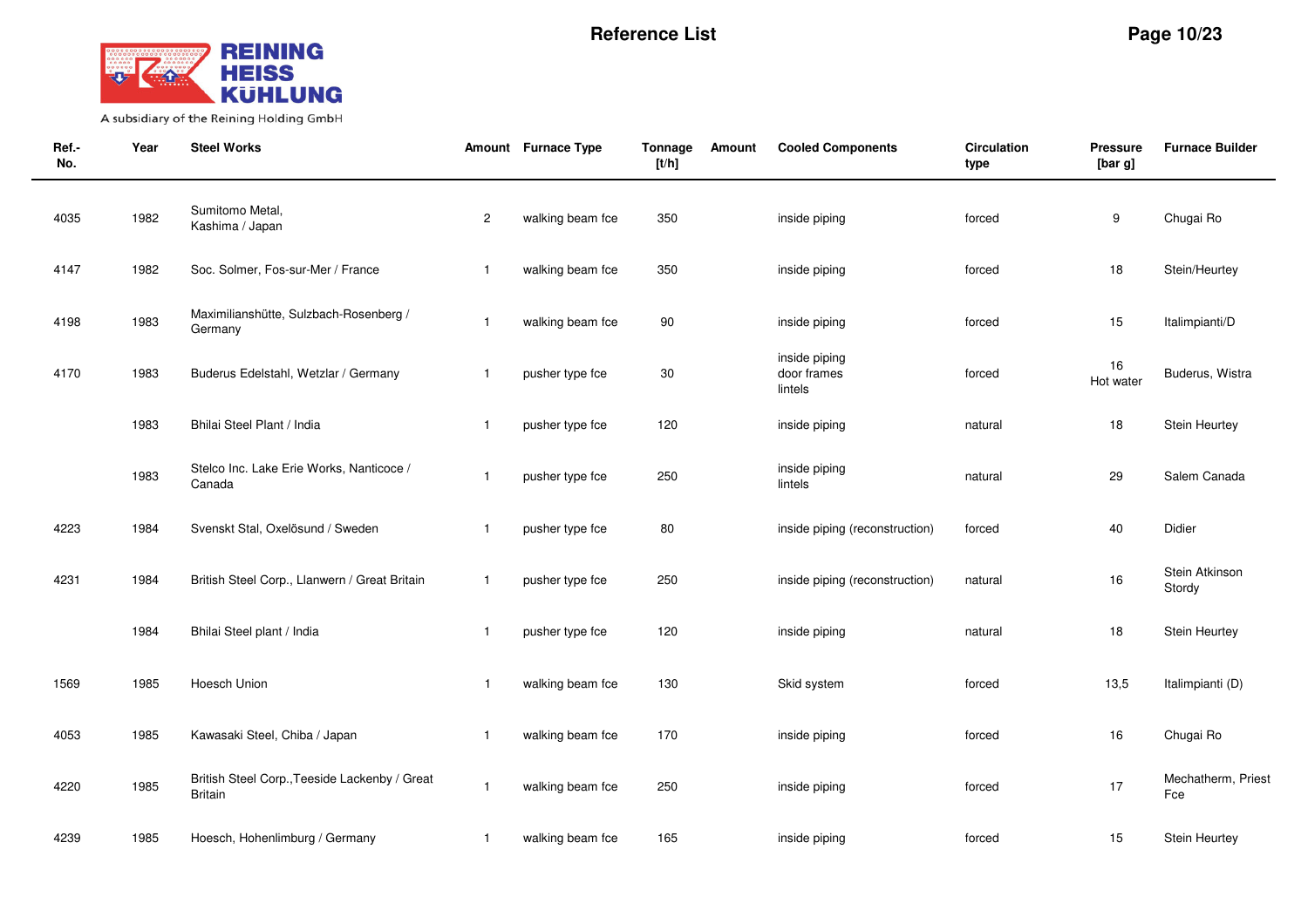

| Ref.-<br>No. | Year | <b>Steel Works</b>                                    |                | Amount Furnace Type     | Tonnage<br>[t/h] | Amount | <b>Cooled Components</b>       | <b>Circulation</b><br>type | <b>Pressure</b><br>[bar g] | <b>Furnace Builder</b>           |
|--------------|------|-------------------------------------------------------|----------------|-------------------------|------------------|--------|--------------------------------|----------------------------|----------------------------|----------------------------------|
| 4247         | 1985 | Svenskt Stal, Oxelösund / Sweden                      | $\mathbf{1}$   | pusher type fce         | 80               |        | inside piping (reconstruction) | natural                    | 40                         | Didier                           |
| 739          | 1985 | Thyssen Edelstahlwerke, Krefeld / Germany             | $\mathbf{1}$   | electric arc<br>furnace | 80               |        | wall panels<br>roof panels     | forced                     | 17                         | Mannesmann<br>Demag              |
|              | 1985 | Bhilai Steel Plant / India                            | $\mathbf{1}$   | pusher type fce         | 120              |        | inside piping                  | natural                    | 18                         | Stein Heurtey                    |
| 4052         | 1986 | POHANG Steel (Posco) HSM 1, Kwang Yang /<br>Korea     | $\sqrt{2}$     | walking beam fce        | 350              |        | inside piping                  | forced                     | 8<br>Hot water             | Chugai Ro                        |
| 4130         | 1986 | O.E.M.K. Kursk / USSR                                 | $\mathbf{1}$   | walking beam fce        | 150              |        | inside piping                  | forced                     | 20                         | <b>Stein Heurtey</b>             |
| 4228         | 1986 | British Steel Corp. Ravenscraig / Gr. Britain         | $\mathbf{1}$   | pusher type fce         | 170              |        | inside piping (reconstruction) | forced                     | 41                         | Cameron Iron<br>Works            |
| 4230         | 1986 | Terni S.p.A. / Italy                                  | $\mathbf{1}$   | walking beam fce        | 200              |        | inside piping                  | forced                     | 25                         | Italimpianti/I                   |
| 4238         | 1986 | Thyssen Edelstahlwerke, Witten / Germany              | $\mathbf{1}$   | pusher type fce         | 48               |        | inside piping                  | forced                     | 10<br>Hot water            | Maerz                            |
| 1574         | 1987 | Micard UdSSR                                          | $\mathbf{1}$   | walking beam fce        | $90\,$           |        | Skid system                    | hot water                  | 8                          | Didier/ OFU                      |
| 1587         | 1987 | Bochum                                                | $\overline{1}$ | electric arc<br>furnace | 147              |        | furnace roof                   | forced                     | $\overline{7}$             | Krupp Hüttenwerke                |
| 4130         | 1987 | O.E.M.K. Kursk / USSR                                 | $\mathbf{1}$   | walking beam fce        | 150              |        | inside piping                  | forced                     | 20                         | <b>Stein Heurtey</b>             |
| 4241         | 1987 | DOFASCO Hamilton Works, Hamilton, Ontario /<br>Canada | $\sqrt{2}$     | walking beam fce        | 400              |        | inside piping                  | forced                     | 25                         | Italimpianti of<br>America       |
| 4252         | 1987 | Mannesmann, Belo Horizonte / Brasil                   | $\mathbf{1}$   | walking beam fce        | 100              |        | inside piping                  | forced                     | 15                         | Italimpianti do<br><b>Brasil</b> |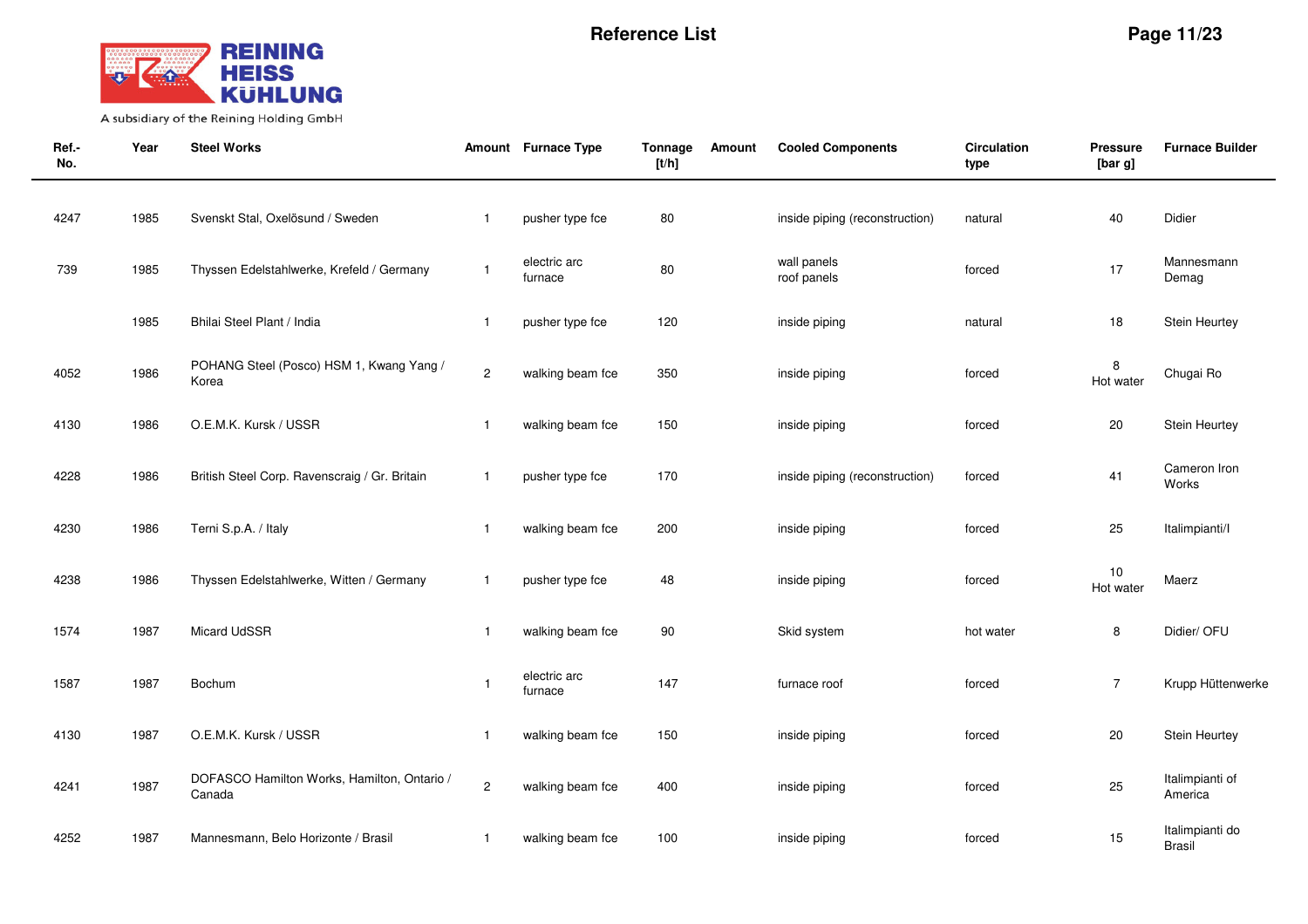

| Ref.-<br>No. | Year | <b>Steel Works</b>                                       |                | Amount Furnace Type     | Tonnage<br>[t/h] | Amount | <b>Cooled Components</b>       | Circulation<br>type | <b>Pressure</b><br>[bar g] | <b>Furnace Builder</b> |
|--------------|------|----------------------------------------------------------|----------------|-------------------------|------------------|--------|--------------------------------|---------------------|----------------------------|------------------------|
| 4258         | 1987 | Outokumpu Oy, Tornio / Finland                           | $\mathbf{1}$   | walking beam fce        | 120              |        | inside piping                  | forced              | 8                          | Chugai Ro              |
| 4280         | 1987 | British Steel Corp. Ravenscraig / Gr. Britain            | $\mathbf{1}$   | pusher type fce         | 170              |        | inside piping (reconstruction) | forced              | 41                         | Cameron Iron<br>Works  |
| 1585         | 1988 | Kwangyang, Südkorea                                      | $\overline{1}$ | electric arc<br>furnace | 130              |        | off gas duct                   | forced              | 6                          | POSCO                  |
| 4052         | 1988 | POHANG Steel (Posco), HSM 1 Kwang Yang /<br>Korea        | $\mathbf{1}$   | walking beam fce        | 350              |        | inside piping                  | forced              | 8<br>Hot water             | Chugai Ro              |
| 4263         | 1988 | Stahlwerke Peine-Salzgitter, Peine / Germany             | $\mathbf{1}$   | walking beam fce        | 170              |        | inside piping                  | forced              | 21                         | Stein Heurtey          |
| 4271         | 1988 | Svenskt Stal Domnarvet, Borlänge<br>Sweden               | $\mathbf{1}$   | walking beam fce        | 300              |        | inside piping<br>lintels       | forced              | 27                         | Chugai Ro              |
|              | 1988 | Skopje Steel Works, Skopje<br>Yugoslavia                 | $\overline{c}$ | pusher type fce         | 115              |        | inside piping                  | natural             | $18$                       | Salem UK               |
| 4206         | 1989 | VISAG Steel, LMMM Visakhapatnam<br>India                 | $\overline{c}$ | walking beam fce        | 200              |        | inside piping                  | forced              | 15                         | Stein Heurtey          |
| 4267         | 1989 | VOLJSKI Steel Works, Wolgograd<br><b>USSR</b>            | $\mathbf{1}$   | walking beam fce        | 200              |        | inside piping                  | forced              | 27                         | Italimpianti           |
| 4279         | 1989 | POHANG Steel (Posco) Pohang<br>Korea                     | $\mathbf{1}$   | pusher type fce         | 75               |        | long skids                     | forced              | 4<br>Hot water             | direct                 |
| 4054         | 1990 | POHANG Steel (Posco), HSM 2 Kwang Yang /<br>Korea        | $\overline{c}$ | walking beam fce        | 350              |        | inside piping                  | forced              | 8<br>Hot water             | Chugai Ro              |
| 4250         | 1990 | AG der Dillinger Hüttenwerke, plant Dillingen<br>Germany | $\mathbf{1}$   | pusher type fce         | 280              |        | inside piping                  | natural             | 18                         | Italimpianti/D         |
| 4296         | 1990 | Stelco Inc. Lake Erie Works, Nanticoce /<br>Canada       | $\mathbf{1}$   | pusher type fce         | 250              |        | inside piping<br>lintels       | natural             | 29                         | <b>PIFCOM</b>          |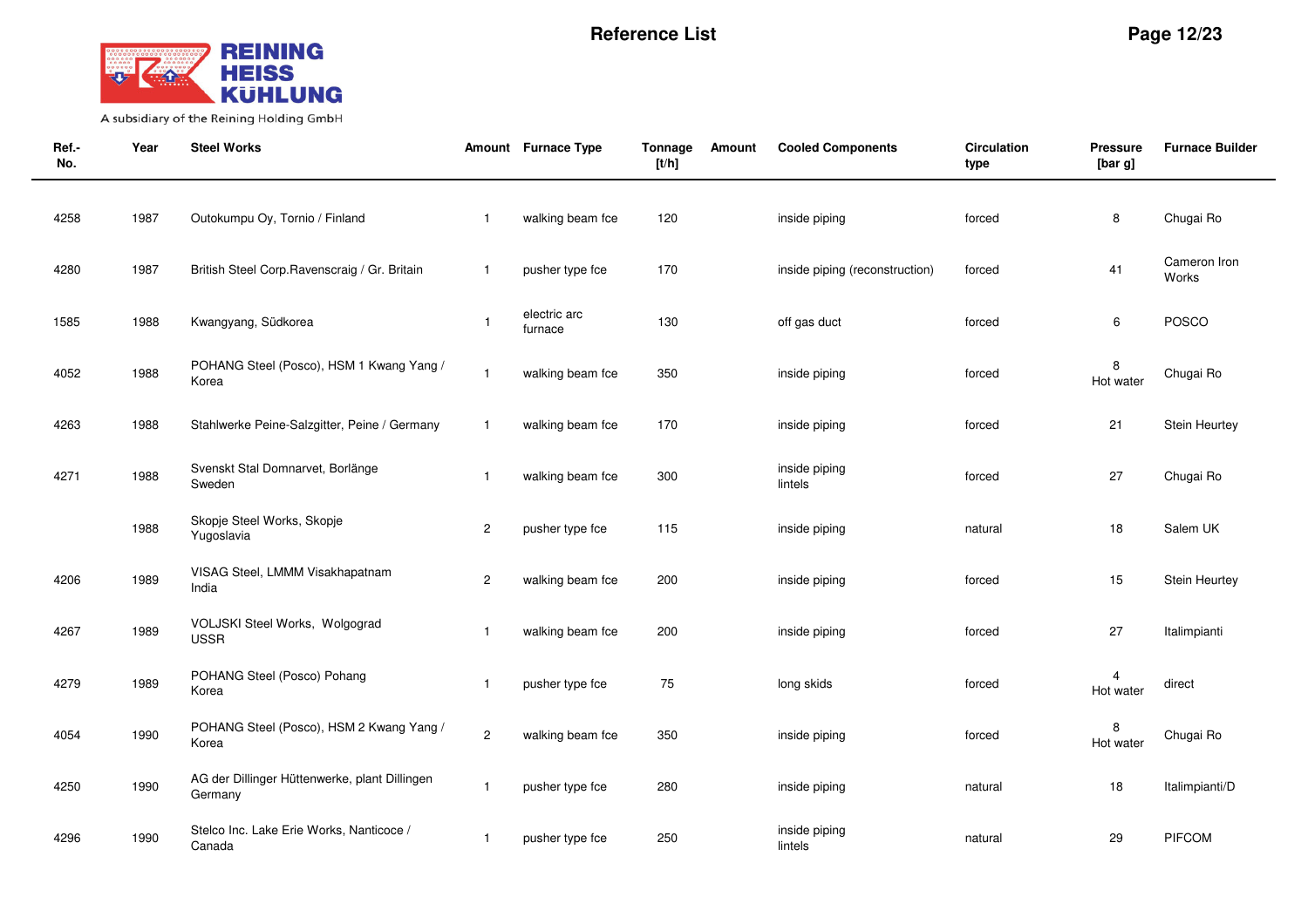

| Ref.-<br>No. | Year | <b>Steel Works</b>                                       |                | Amount Furnace Type       | Tonnage<br>[t/h] | Amount | <b>Cooled Components</b>                                                                      | <b>Circulation</b><br>type | <b>Pressure</b><br>[bar g]   | <b>Furnace Builder</b> |
|--------------|------|----------------------------------------------------------|----------------|---------------------------|------------------|--------|-----------------------------------------------------------------------------------------------|----------------------------|------------------------------|------------------------|
| 4277         | 1990 | Zelezarna Jesenice, Jesenice<br>Yugoslavia               | $\mathbf{1}$   | pusher type fce           | 70/t             |        | inside piping (reconstruction)                                                                | forced                     | $\overline{4}$<br>Cold water | Vatrostalna<br>Beograd |
| 4110         | 1991 | Kaavian Heavy Rolling Mill Co. Ahwaz<br>Iran             | $\overline{1}$ | walking beam fce          | 150              |        | lintels                                                                                       | forced                     | 15                           | Koppers/Wistra         |
| 4270         | 1991 | Hoesch Stahl AG, Dortmund<br>Germany                     | $\mathbf{1}$   | walking beam fce          | 300              |        | inside piping                                                                                 | forced                     | 38                           | Italimpianti/D         |
| 4301         | 1991 | AG der Dillinger Hüttenwerke, plant Dillingen<br>Germany | $\mathbf{1}$   | pusher type fce           | 250              |        | inside piping                                                                                 | natural                    | 18                           | direct                 |
| 4304         | 1991 | Krupp Stahl AG, Bochum<br>Germany                        | $\mathbf{1}$   | pusher type fce           | 150              |        | inside piping<br>(extension)                                                                  | natural                    | 23                           | OFU                    |
| 9492         | 1991 | Rautaruukki Oy, Raahe<br>Finland                         | $\mathbf{1}$   | pusher type fce           | 100              |        | long skids                                                                                    | forced                     | 15                           | direct                 |
|              | 1991 | Thyssen Edelstahlwerke Krefeld<br>Germany                | $\mathbf{1}$   | electric arc<br>furnace   | 80               |        | fume-duct cooling                                                                             | forced                     | 17                           | Oschatz                |
| 4217         | 1992 | VISAG Steel, MSMM Visakhapatnam<br>India                 | $\mathbf{2}$   | walking beam fce          | 130              |        | inside piping                                                                                 | forced                     | 15                           | Stein Heurtey          |
|              | 1992 | Krupp Stahl AG Bochum<br>Germany                         | $\mathbf{1}$   | walking beam fce          | 265              |        | modernization<br>2nd row of systems                                                           | forced                     | 23                           | direct                 |
| 315          | 1993 | Walzwerk Ilsenburg, Ilsenburg<br>Germany                 | $\mathbf{1}$   | synchronous<br>moving fce |                  |        | heat recovery engineering,<br>material delivery, supervision of<br>erection and commissioning | forced                     | 13<br>$(99^{\circ}C)$        | Voest-Alpine           |
| 1626         | 1993 | Neunkirchen<br>Germany                                   | $\mathbf{1}$   | walking beam fce          | 150              |        | Skid system                                                                                   | forced                     | 19                           | Italimpianti (D)       |
| 4055         | 1993 | Kobe Steel<br>Japan                                      | -1             | walking beam fce          |                  |        | inside piping                                                                                 | forced                     | Hot water                    | IHI, Tokyo             |
| 4327         | 1993 | <b>APM Fundidora</b>                                     | $\mathbf{1}$   | pusher type fce           | 190              |        | skid system                                                                                   | natural                    | 15                           | <b>ITAM</b>            |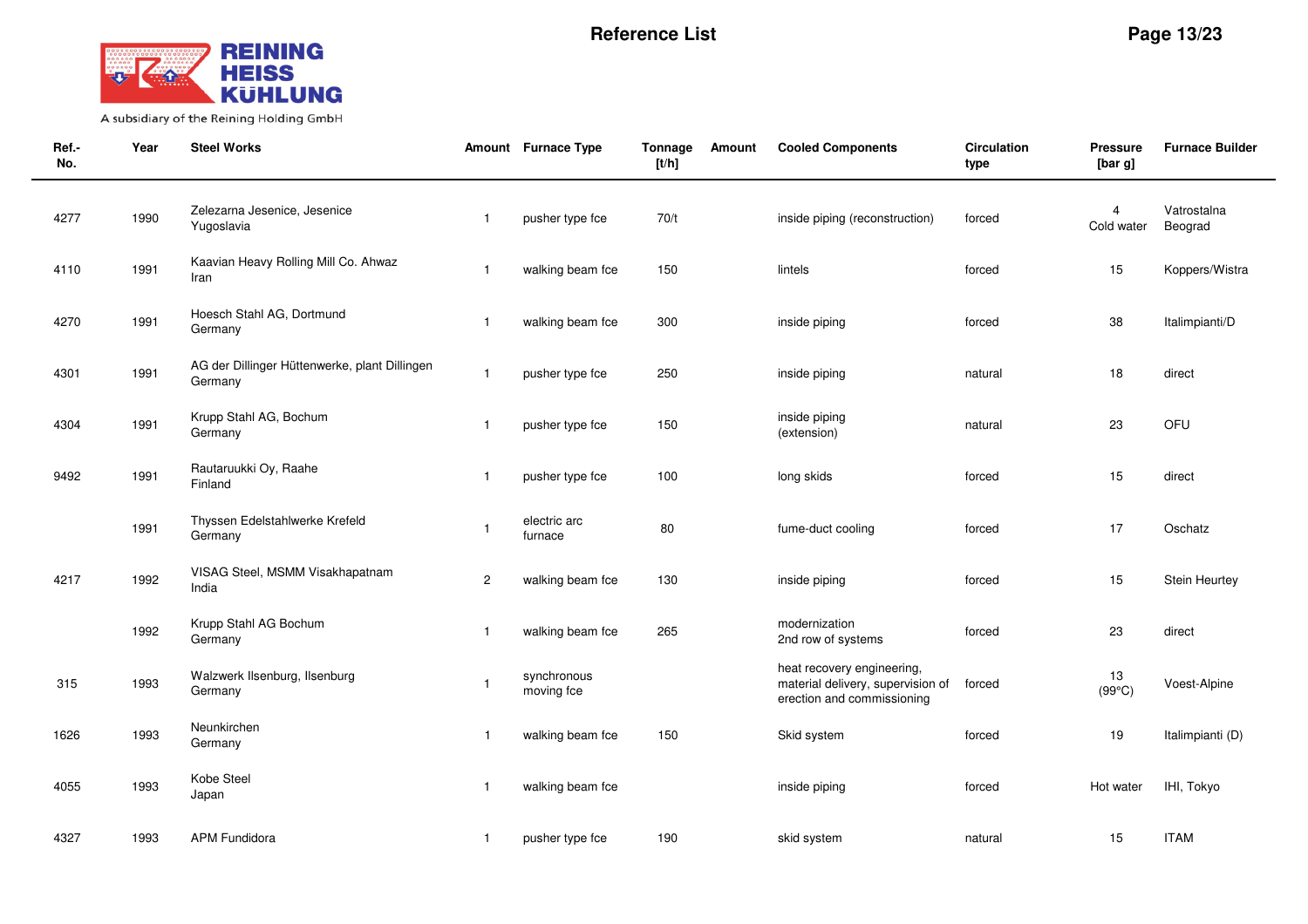

| Ref.-<br>No. | Year | <b>Steel Works</b>                      |                | Amount Furnace Type     | Tonnage<br>[t/h] | Amount | <b>Cooled Components</b>      | <b>Circulation</b><br>type | <b>Pressure</b><br>[bar g] | <b>Furnace Builder</b>   |
|--------------|------|-----------------------------------------|----------------|-------------------------|------------------|--------|-------------------------------|----------------------------|----------------------------|--------------------------|
| 1574         | 1994 | <b>DNM Miskolz</b><br>Ungarn            | $\mathbf{1}$   | walking beam fce        | 70/100           |        | skid system                   | forced                     | 16                         | Italimpianti Wien        |
| 4336         | 1994 | Kobe Steel<br><b>USA</b>                | $\overline{1}$ | walking beam fce        | 130              |        | skid pipes                    | forced                     | Cold water                 | <b>ITAM</b>              |
| 9532         | 1994 | Rautaruukki Oy, Raahe<br>Finland        | $\mathbf{1}$   | pusher type fce         | 100              |        | long skids                    | natural                    | 15                         | direct                   |
|              | 1994 | Sollac Dunkerque<br>France              | $\mathbf{1}$   | pusher type fce         | 110              |        | skid pipes                    | forced                     | 12                         | OFU/Auburtin             |
|              | 1994 | Sollac Dunkerque<br>France              | $\mathbf{1}$   | pusher type fce         | 180              |        | skid pipes                    | natural                    | 12                         | OFU/Auburtin             |
|              | 1994 | Kobe Steel<br><b>USA</b>                | $\mathbf{1}$   | walking beam fce        |                  |        | skid system                   | forced cold water          |                            | ITAM, Pittsburgh         |
| 1648         | 1995 | Peine<br>Germany                        | $\mathbf{1}$   | electric arc<br>furnace | 100              |        | off gas duct                  | forced                     | $\,8\,$                    | MAN-GHH                  |
| 4333         | 1995 | SAIL, Bokaro<br>India                   | $\mathbf{1}$   | walking beam fce        | 300              |        | inside piping                 | forced                     | 12                         | Italimpianti / Italy     |
| 4335         | 1995 | Krupp Hoesch Stahl AG Bochum<br>Germany | $\mathbf{1}$   | pusher type fce         | 150              |        | waste heat boiler             | natural                    | 23                         | Krupp Hoesch             |
| 1658         | 1996 | Bochum<br>Germany                       |                | electric arc<br>furnace | 147              |        | 2 off gas duct<br>wall panels | forced                     | $10 - 25$                  | Krupp Thyssen<br>Nirosta |
| 4331         | 1996 | Saarstahl, Burbach<br>Germany           | $\mathbf{1}$   | walking beam fce        | 200              |        | inside piping                 | forced                     | 24                         | Italimpianti/D           |
| 9550         | 1996 | Hoesch Hohenlimburg GmbH<br>Germany     | $\mathbf{1}$   | walking beam fce        | 190              |        | Evaporator                    | forced                     | 15                         | Stein Heurtey            |
|              | 1996 | Krupp Hoesch Stahl AG Bochum<br>Germany | $\mathbf{1}$   | pusher type fce         | 150              |        | evaporator<br>waste gas       | natural                    | 23                         | direct                   |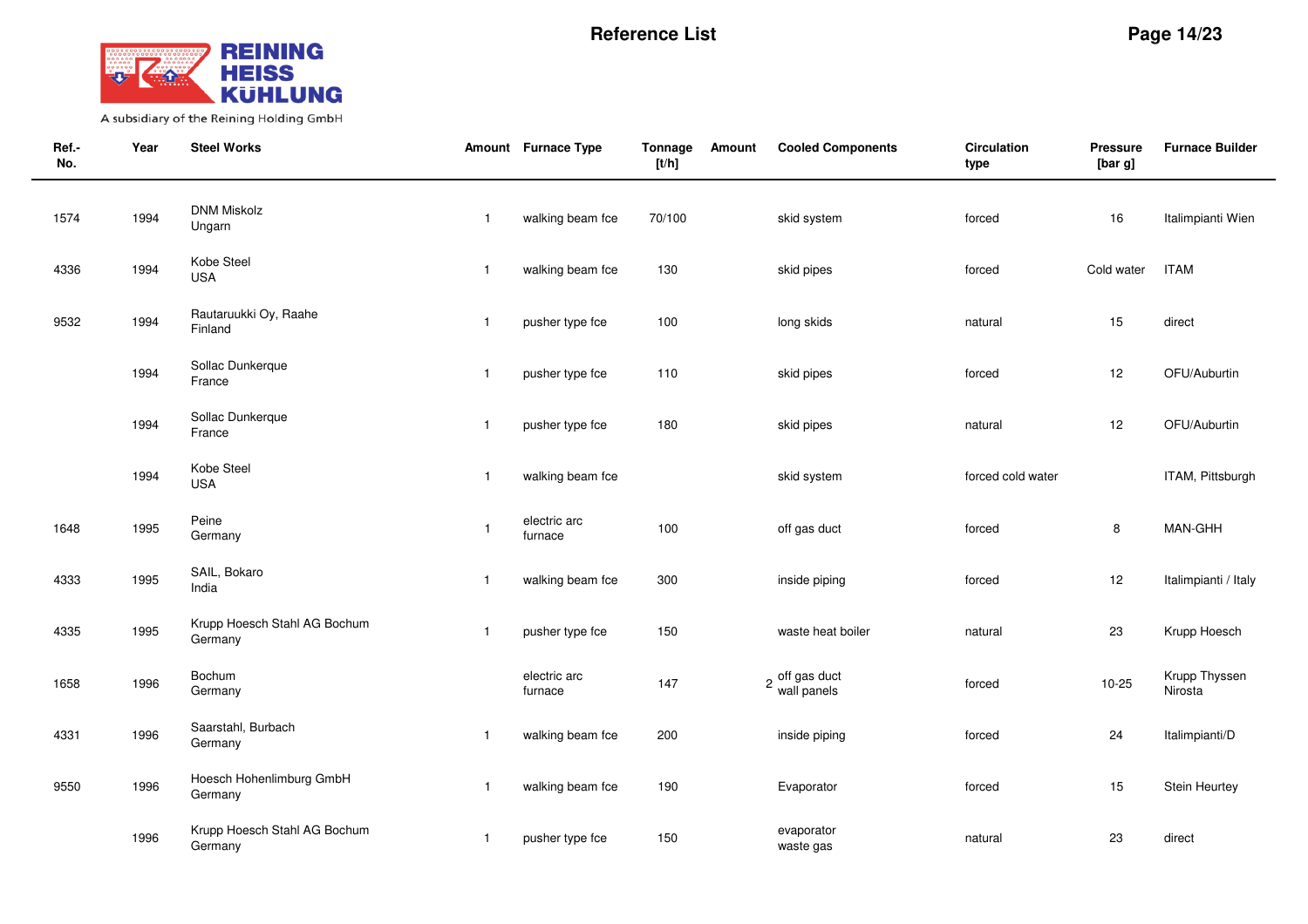

| Ref.-<br>No.   | Year | <b>Steel Works</b>                                |                         | Amount Furnace Type     | Tonnage<br>[t/h] | Amount | <b>Cooled Components</b>                                                         | <b>Circulation</b><br>type | <b>Pressure</b><br>[bar g] | <b>Furnace Builder</b>    |
|----------------|------|---------------------------------------------------|-------------------------|-------------------------|------------------|--------|----------------------------------------------------------------------------------|----------------------------|----------------------------|---------------------------|
| 4350           | 1997 | EKO-Stahl Eisenhüttenstadt<br>Germany             | -1                      | walking beam fce        | 300              |        | Engineering for cooling system,<br>skids                                         | forced                     | 23                         | Heurbel                   |
| 4371           | 1997 | Krupp Hoesch Stahl AG Bochum<br>Germany           | -1                      | walking beam fce        | 240              |        | skidsystem refurbished                                                           | forced                     | 23                         | Krupp Hoesch              |
| 4326           | 1998 | Preussag Stahl, Ilsenburg<br>Germany              | $\mathbf{2}$            | pusher type fce         | 110              |        | skid and cooling system<br>refurbished                                           | natural                    | 22                         | direct                    |
| 9552           | 1998 | Thyssen Krupp Stahl, Bochum<br>Germany            |                         | walking beam fce        | 265              |        | skid system partly refurbished                                                   | forced                     | 23                         | direct                    |
| 9558           | 1998 | Maximilianshütte, Sulzbach-Rosenberg /<br>Germany | $\mathbf{1}$            | walking beam fce        | 90               |        | skid system partly refurbished                                                   | forced                     | 15                         | direct                    |
| 9563           | 1998 | Hoesch Hohenlimburg GmbH<br>Germany               | $\overline{\mathbf{1}}$ | walking beam fce        | 190              |        | skidsystem refurbished                                                           | forced                     | 15                         | Stein Heurtey             |
| 4357           | 1999 | Anshan<br>PR China                                | 3                       | walking beam fce        | 270              |        | Engineering for cooling system,<br>skids                                         | forced                     | 13                         | Ceris Phoenix             |
| 771            | 2000 | Siderurgica Hunedoara,<br>Hunedoara, Romania      | $\mathbf{1}$            | electric arc<br>furnace | 100              |        | Engineering for cooling of waste forced,<br>gas ducts<br>post combustion chamber | hot water,<br>80 - 110 °C  | 4                          | dedusting system<br>ZVVZ  |
| 4397           | 2000 | Anshan<br>PR China                                | -1                      | walking beam fce        | 260              |        | Engineering for cooling system,<br>skids                                         | forced                     | 13                         | Ceris Phoenix             |
| 9586           | 2000 | Voest-Alpine AG, plant Donawitz<br>Austria        | $\overline{\mathbf{1}}$ | walking beam fce        | 140              |        | skid system partly refurbished                                                   | forced                     | 45                         | OFU - LOI                 |
| 9603<br>(4326) | 2001 | Salzgitter AG, Ilsenburg<br>Germany               | -1                      | pusher type fce         | 110              |        | hearth removed<br>skid system extended                                           | natural                    | 22                         | Maerz-Gautschi            |
| 4311           | 2002 | Salzgitter Flachstahl<br>Germany                  | $\mathbf{1}$            | walking beam fce        | 300              |        | Engineering for cooling system,<br>skids                                         | forced                     | 27                         | Techint-<br>Intalimpianti |
| 4311           | 2002 | Salzgitter Flachstahl<br>Germany                  |                         | different               |                  |        | Waste heat recovery system for<br>the waste gas of<br>total 3 furnaces           | forced                     | 27                         |                           |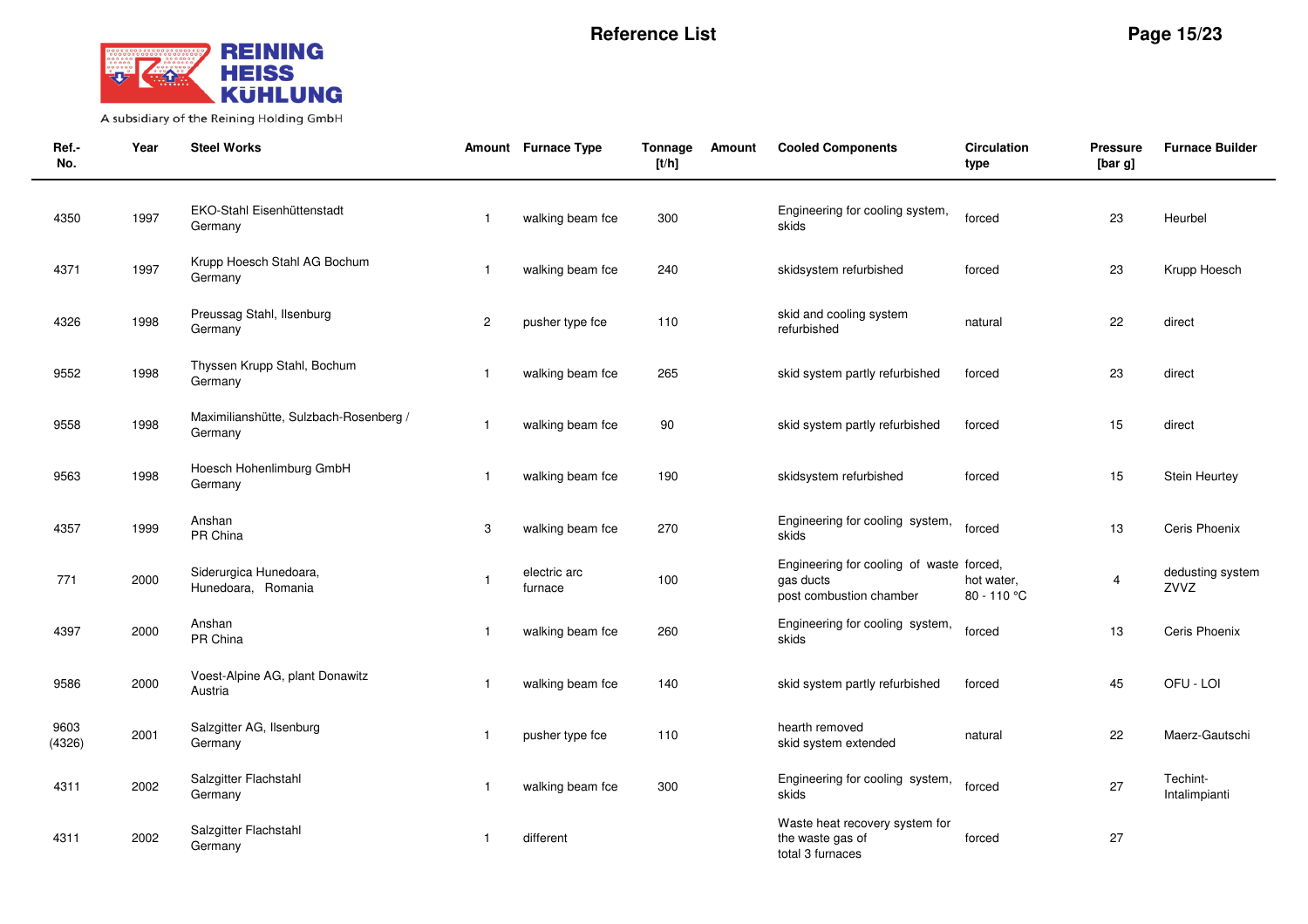

| Ref.-<br>No.   | Year | <b>Steel Works</b>                             |                | Amount Furnace Type                   | Tonnage<br>[t/h] | Amount | <b>Cooled Components</b>                                                | <b>Circulation</b><br>type | <b>Pressure</b><br>[bar g] | <b>Furnace Builder</b>     |
|----------------|------|------------------------------------------------|----------------|---------------------------------------|------------------|--------|-------------------------------------------------------------------------|----------------------------|----------------------------|----------------------------|
| 4357           | 2002 | Anshan<br>PR China                             | $\mathbf{1}$   | walking beam fce                      | 270              |        | Engineering for cooling system,<br>skids                                | forced                     | 13                         | Ceris Phoenix              |
| 4377           | 2002 | Wuhan<br>PR China                              | $\overline{c}$ | walking beam fce                      | 260              |        | Engineering for cooling system,<br>skids                                | forced                     | 13                         | Ceris Phoenix              |
| 4389           | 2002 | Beiman Steel, Qiqihar<br>PR China              | $\overline{1}$ | walking beam fce                      | 100              |        | Engineering for cooling system,<br>skids                                | forced                     | 16                         | Ceris Phoenix              |
| 4398           | 2002 | Stahlwerk Thüringen<br>Germany                 | $\mathbf{1}$   | pusher type fce                       | 180              |        | hearth removed<br>skid system extended                                  | natural                    | 14                         | Maerz-Gautschi             |
| 4405           | 2002 | Daxing / Anshan - New Steel Plant<br>PR China  |                | walking beam fce                      | 170              |        | Engineering for cooling system,<br>skids                                | forced                     | 13                         | Anshan Design<br>Institute |
| 9616<br>(4326) | 2002 | Salzgitter AG, Ilsenburg<br>Germany            | $\overline{1}$ | pusher type fce                       | 110              |        | hearth removed<br>skid system extended                                  | natural                    | 22                         | Maerz-Gautschi             |
| 4239-10        | 2002 | Hoesch Hohenlimburg<br>Germany                 | $\overline{1}$ | walking beam fce                      | 190              |        | roller table cooling system                                             | forced                     | 8<br>hot water             | direct                     |
| 4220.01        | 2003 | Lackenby, CORUS<br>United Kingdom              |                | walking beam fce                      | 250              |        | replacement of skids<br>discharge side half fce                         | forced                     | 17                         | <b>CORUS</b>               |
| 330A001        | 2003 | Korea Zinc, MARPUTO Plant<br>South Korea       | $\overline{1}$ | offgas cooler<br>fly ash<br>treatment |                  |        | membrane cooling channel                                                | forced                     | 24<br>hot water            | Korea Zinc                 |
| 4220E006       | 2004 | Lackenby, CORUS<br>United Kingdom              |                | walking beam fce                      | 250              |        | replacement of skids, frames 2<br>on charging side of fce               | forced                     | 17                         | <b>CORUS</b>               |
| 335A000        | 2004 | Koarea Zinc, Ulsan Copperplant,<br>South Korea | $\overline{1}$ | offgas cooler<br>fly ash<br>treatment |                  |        | membrane cooling channel                                                | forced                     | 24<br>hot water            | Korea Zinc                 |
| 4411A000       | 2004 | Neunkirchen Saarstahl<br>Germany               | -1             | walking beam fce                      | 150              |        | Engineering and delivery for<br>cooling system, skids.<br>Heat recovery | forced                     | $10$<br>hot water          | Techint-<br>Intalimpianti  |
| 4419A000       | 2004 | Hoesch Hohenlimburg<br>Germany                 | $\mathbf{1}$   | walking beam fce                      | 80               |        | Engineering and delivery for<br>cooling system, skids.                  | forced                     | 16                         | LOI                        |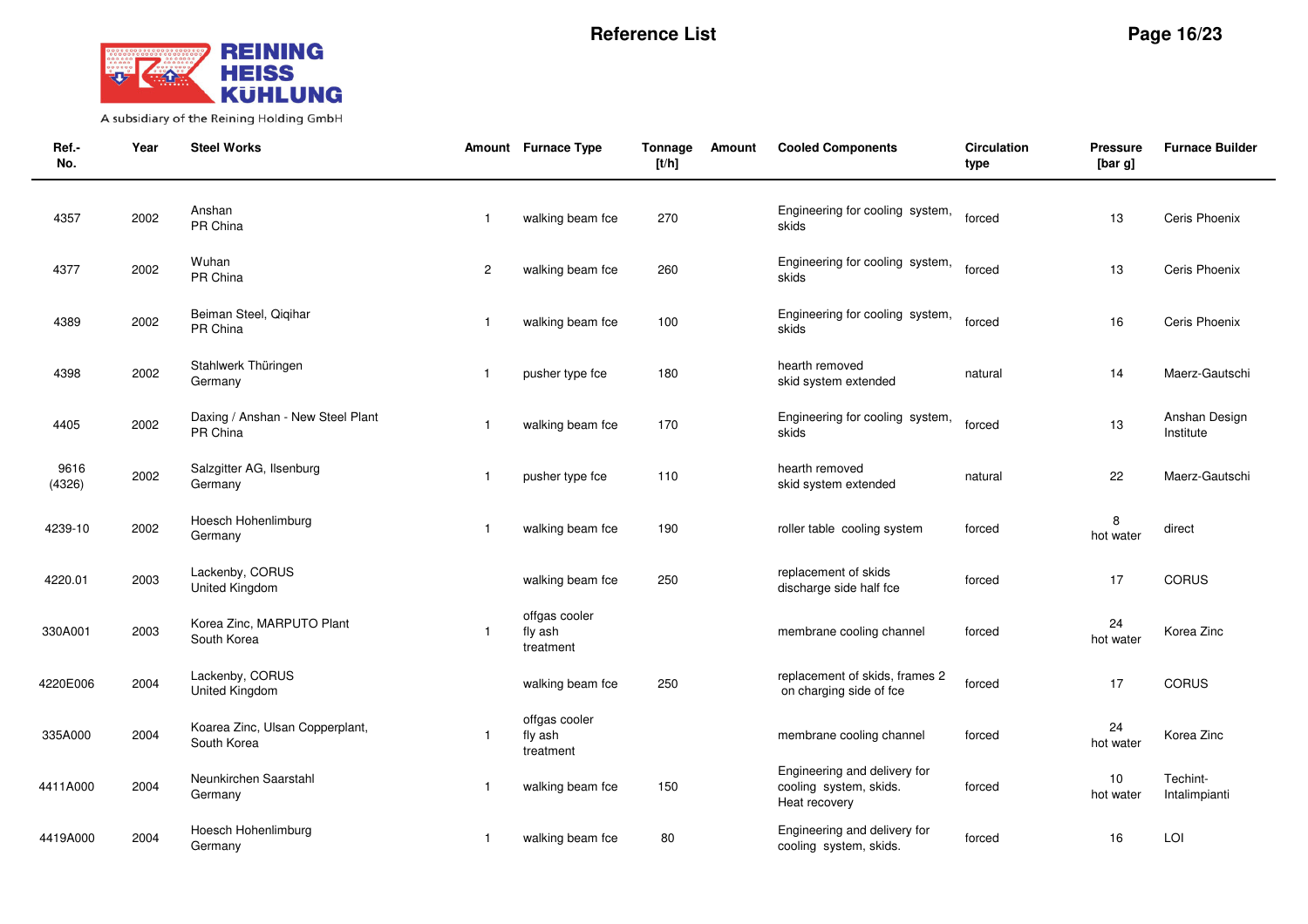

| Ref.-<br>No. | Year | <b>Steel Works</b>                   |                | Amount Furnace Type     | Tonnage<br>[t/h] | Amount | <b>Cooled Components</b>                                                      | <b>Circulation</b><br>type | Pressure<br>[bar g] | <b>Furnace Builder</b>    |
|--------------|------|--------------------------------------|----------------|-------------------------|------------------|--------|-------------------------------------------------------------------------------|----------------------------|---------------------|---------------------------|
|              |      |                                      |                |                         |                  |        |                                                                               |                            |                     |                           |
| 4410A000     | 2004 | Nauweiler Saarstahl<br>Germany       | $\overline{1}$ | walking beam fce        | 150              |        | Engineeringand delivery for<br>cooling system, skids.<br>Heat recovery        | forced                     | 20                  | Techint-<br>Intalimpianti |
| 4105A000     | 2005 | Salzgitter Flachstahl<br>Germany     | $\overline{1}$ | pusher type fce         | 300              |        | Engineering and delivery for skid<br>system refurbishing                      | natural                    | 27                  | Maerz-Gautschi            |
| 4427A000     | 2006 | Georgsmarienhütte<br>Germany         | $\overline{1}$ | walking beam fce        | 160              |        | Engineering and delivery for<br>cooling system, skids.                        | forced                     | 6<br>hot water      | Techint-<br>Intalimpianti |
| 4377A000     | 2006 | Wuhan<br>PR China                    | $\mathbf{1}$   | walking beam fce        | 260              |        | Engineering and delivery of<br>special equipment for cooling<br>system        | forced                     | 13                  | Ceris Phoenix             |
| 4435A000     | 2005 | <b>MASTEEL</b><br>Maanshan, PR China | 3              | walking beam fce        | 370              |        | Engineering and delivery of<br>special equipment for cooling<br>system, skids | forced                     | 16                  | Ceris Phoenix             |
| 4441A000     | 2006 | Stahlwerke Südwestfalen<br>Germany   | $\mathbf{1}$   | walking beam fce        | 160              |        | Engineering and delivery for<br>cooling system, skids.                        | forced                     | 6<br>hot water      | Techint-<br>Intalimpianti |
| 0471A000     | 2005 | Salzgitter Flachstahl<br>Germany     | $\overline{1}$ | pusher type fce         | 300              |        | Engineering and delivery for skid<br>system refurbishing                      | natural                    | 27                  | Maerz-Gautschi            |
| 4401A001     | 2005 | <b>APM</b><br>Mexiko                 | $\mathbf{1}$   | pusher type fce         | 300              |        | Engineering and delivery of a<br>steam export system                          | natural                    | 19                  | direct                    |
| 7000A000     | 2006 | <b>BUDERUS Edelstahl</b><br>Germany  | $\mathbf{1}$   | boiler house            | 100              |        | Engineering and equipment<br>delivery of the boiler house                     | forced                     | 37                  | direct                    |
| 7000A001     | 2006 | <b>BUDERUS Edelstahl</b><br>Gemany   | $\overline{1}$ | electric arc<br>furnace | 100              |        | Engineering and equipment<br>delivery of the waste heat<br>recovery system    | forced                     | 37                  | direct                    |
| 7000A002     | 2006 | <b>BUDERUS Edelstahl</b><br>Germany  | -1             | boiler house            | 100              |        | Installation and commissioning of<br>the boiler house                         | forced                     | 37                  | direct                    |
| 4311A001     | 2006 | Salzgitter Flachstahl<br>Germany     | -1             | walking beam fce        | 300              |        | Replacement of fixed frames                                                   | forced                     | 27                  | direct                    |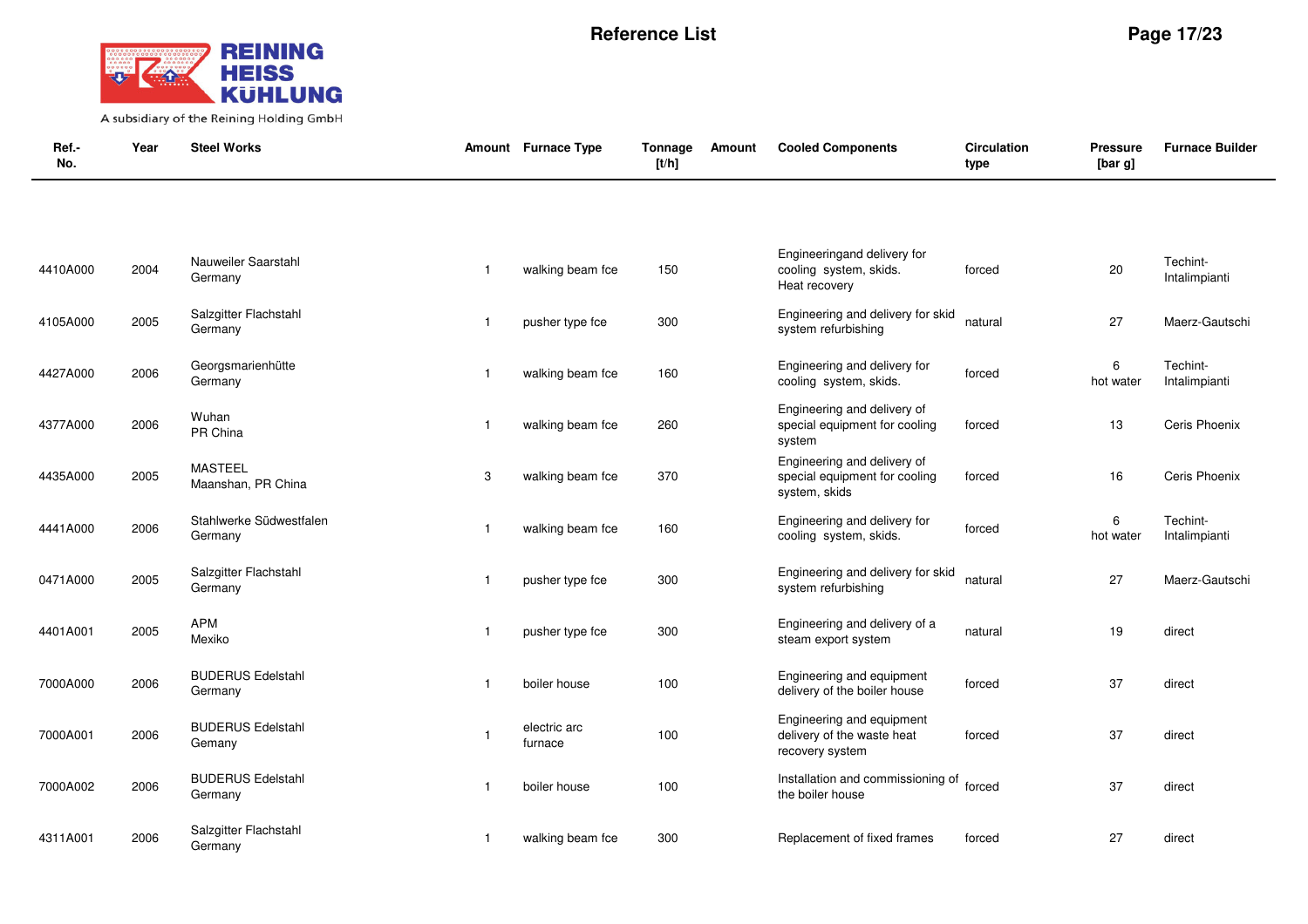

| Ref.-<br>No. | Year | <b>Steel Works</b>                      |                | Amount Furnace Type     | Tonnage<br>[t/h] | <b>Cooled Components</b><br>Amount                                     | <b>Circulation</b><br>type | <b>Pressure</b><br>[bar g] | <b>Furnace Builder</b>    |
|--------------|------|-----------------------------------------|----------------|-------------------------|------------------|------------------------------------------------------------------------|----------------------------|----------------------------|---------------------------|
| 4371A000     | 2007 | Thyssen Krupp Steel Bochum<br>Germany   | $\overline{1}$ | walking beam fce        | 265              | Exchange of fixframes                                                  | forced                     | 23                         | direct                    |
| 7000A005     | 2007 | <b>BUDERUS Edelstahl</b><br>Germany     | $\overline{1}$ | electric arc<br>furnace | 100              | 1 Delivery waste gas line                                              | forced                     | 37                         | direct                    |
| 7000A006     | 2008 | <b>BUDERUS Edelstahl</b><br>Germany     | $\overline{1}$ | electric arc<br>furnace | 100              | Installation waste gas line                                            | forced                     | 37                         | direct                    |
| 4456A000     | 2007 | Russland                                | $\overline{1}$ | walking beam fce        | 425              | Swivel joint units                                                     | forced                     | 30                         | Stein Heurtey             |
| 0335A000     | 2007 | Korea Zink, Copper Plant<br>South Korea | $\mathbf{1}$   | offgas cooler           |                  | Conversion to ECS                                                      | forced                     | 40                         | Korea Zinc                |
| 0341A000     | 2007 | Korea Zink, QSL Plant<br>South Korea    | $\overline{1}$ | offgas cooler           |                  | Panel fabrication including<br>cladding                                | forced                     | 48                         | Korea Zinc                |
| 4453A000     | 2007 | Salzgitter Flachstahl<br>Germany        | $\overline{1}$ | walking beam fce        | 300              | Engineering and equipment<br>delivery for complete Ecs of WBF          | forced                     | 30                         | Techint-<br>Intalimpianti |
| 0466A000     | 2007 | Rautaruukki Oy, Raahe<br>Finland        | $\mathbf{1}$   | pusher type fce         | 90               | Engineering and delivery for skid<br>system revamping                  | natural                    | 20                         | Maerz Gautschi            |
| 4223A000     | 2008 | <b>SSAB</b><br>Sweden                   | $\overline{c}$ | pusher type fce         |                  | Engineering, delivery and<br>installation for skid system<br>revamping | forced                     | 40                         | direct                    |
| 0343A000     | 2008 | Salzgitter Flachstahl<br>Germany        | $\mathbf{1}$   | waste heat boiler       |                  | Waste heat recovery system<br>behind reheating furnaces                | natural                    | 30                         | direct                    |
| 4371A001     | 2008 | Thyssen Krupp Steel Bochum<br>Germany   | -1             | walking beam fce        | 265              | New steam drum                                                         | forced                     | 23                         | direct                    |
| 4326A000     | 2008 | Ilsenburger Grobblech<br>Germany        | $\overline{1}$ | pusher type fce         | 110              | Revamping skid system                                                  | natural                    | 22                         | Andritz-Maerz             |
| 1831A000     | 2008 | Oschatz GmbH                            | $\overline{1}$ | electric arc<br>furnace |                  | Engineering offgas line behind<br>arc furnace                          | forced                     |                            | direct                    |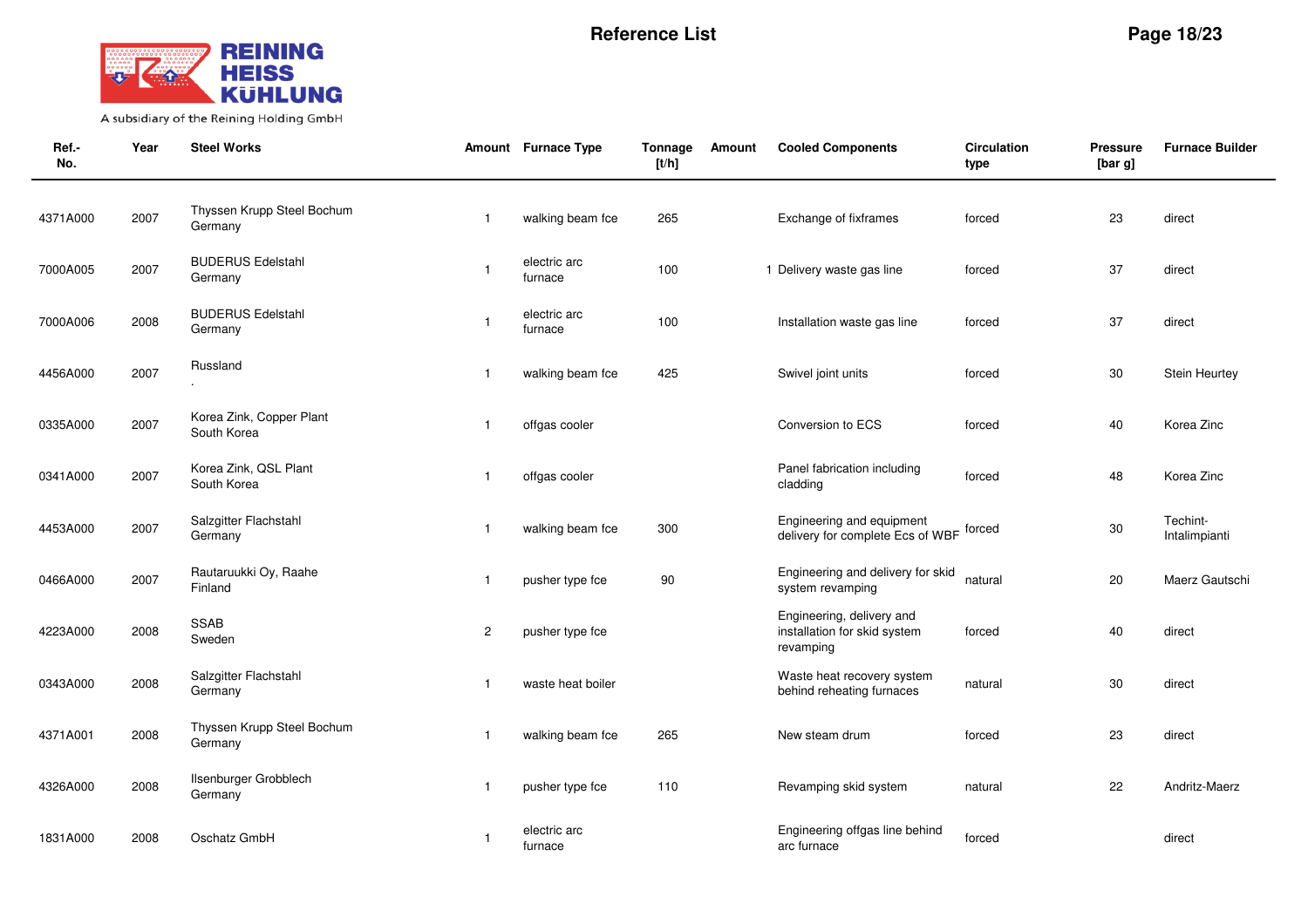

| Ref.-<br>No. | Year | <b>Steel Works</b>                         |                           | Amount Furnace Type                  | Tonnage<br>[t/h] | Amount | <b>Cooled Components</b>                                             | <b>Circulation</b><br>type | <b>Pressure</b><br>[bar g] | <b>Furnace Builder</b> |
|--------------|------|--------------------------------------------|---------------------------|--------------------------------------|------------------|--------|----------------------------------------------------------------------|----------------------------|----------------------------|------------------------|
| 4263A000     | 2008 | Peine<br>Germany                           | $\overline{1}$            | walking beam fce                     | 170              |        | Revamping skid system                                                | forced                     | 25                         | direct                 |
| 0487E002     | 2009 | Thyssen Krupp Steel Bochum<br>Germany      | -1                        | walking beam fce                     | 265              |        | Revamping skid system                                                | forced                     | 23                         | direct                 |
| 0343A000     | 2009 | Salzgitter Flachstahl<br>Germany           | $\mathbf{1}$              | waste heat boiler                    |                  |        | Extension waste heat recovery<br>system behind reheating<br>furnaces | natural                    | 30                         | direct                 |
| 471E001      | 2010 | Salzgitter Flachstahl<br>Germany           | $\overline{1}$            | pusher type fce                      | 300              |        | Revamping skid system                                                | natural                    | 30                         | direct                 |
| 4398A000     | 2010 | Stahlwerk Thüringen<br>Germany             | $\overline{1}$            | pusher type fce                      | 180              |        | Revamping skid system                                                | natural                    | 14                         | direct                 |
| 4326A001     | 2010 | Ilsenburger Grobblech<br>Germany           | $\overline{1}$            | pusher type fce                      | 110              |        | Revamping skid system                                                | natural                    | 22                         | direct                 |
| 4350A000     | 2011 | Arcelor Mittal Eisenhüttenstadt<br>Germany | $\mathbf 1$               | walking beam fce                     | 300              |        | Revamping skid system                                                | forced                     | 23                         | direct                 |
| 0487E003     | 2011 | Thyssen Krupp Steel Bochum<br>Germany      | $\mathbf{1}$              | walking beam fce                     | 265              |        | Revamping skid system                                                | forced                     | 23                         | direct                 |
| 4223A002     | 2011 | <b>SSAB</b><br>Sweden                      | $\mathbf{1}$              | pusher type fce                      |                  |        | Engineering and delivery of<br>skid system revamping                 | forced                     | 40                         | direct                 |
| 7040K000     | 2011 | Finnfjord<br>Norwegen                      | 3                         | submerged<br>electric arc<br>furnace |                  |        | Engineering work for revamping                                       | forced                     | 75                         | direct                 |
| 0351A000     | 2011 | Finnfjord<br>Norwegen                      | $\ensuremath{\mathsf{3}}$ | submerged<br>electric arc<br>furnace |                  |        | Turn Key Revamping                                                   | forced                     | 75                         | direct                 |
| 4468A000     | 2011 | Erdemir<br>Turkey                          | $\mathbf{1}$              | pusher type fce                      | 300              |        | Engineering and delivery of<br>skid system revamping                 | natural                    | 19                         | direct                 |
| 4326A0001    | 2011 | Ilsenburger Grobblech<br>Germany           | $\mathbf{1}$              | pusher type fce                      | 110              |        | Revamping skid system                                                | natural                    | 22                         | Andritz-Maerz          |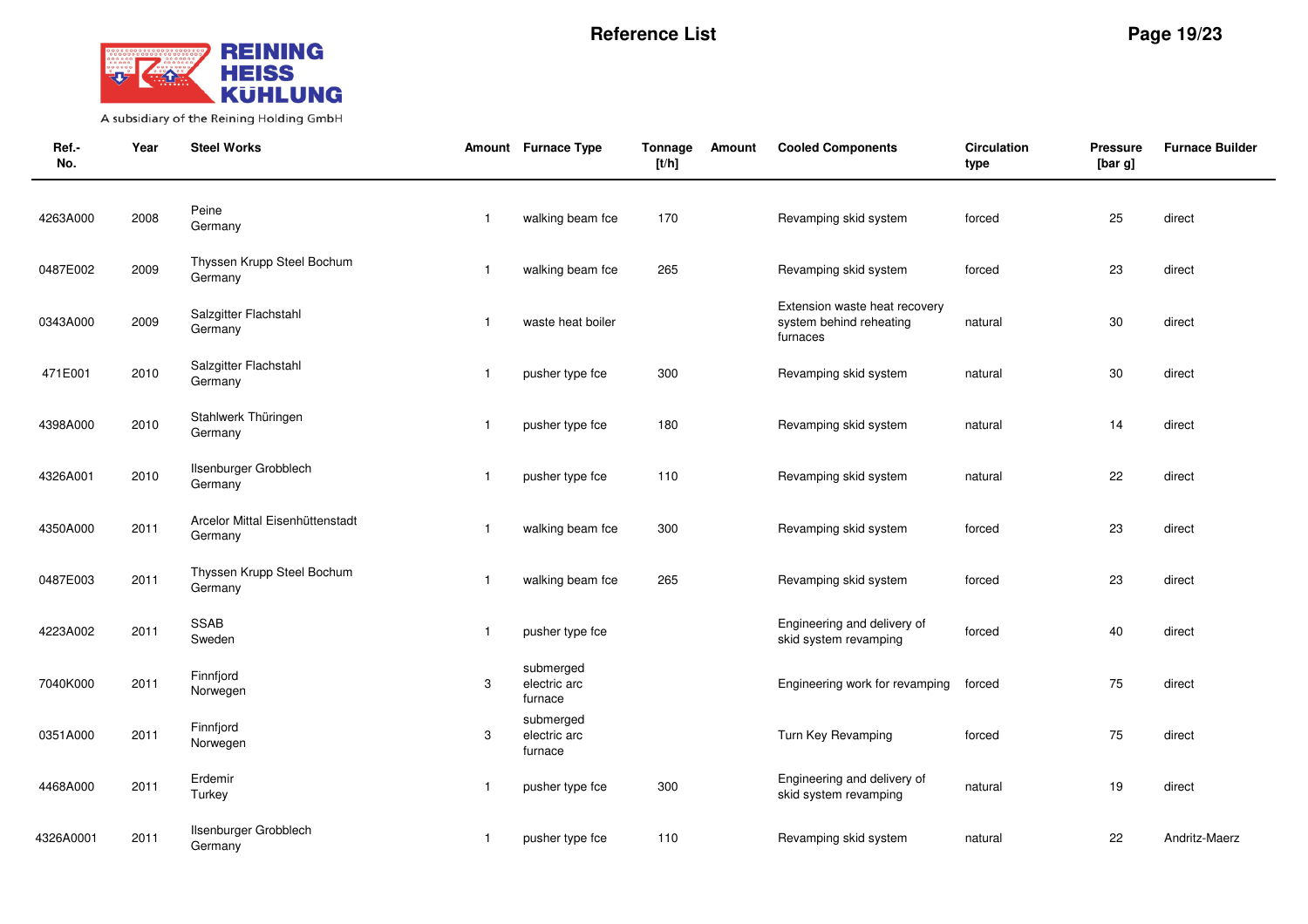

| Ref.-<br>No. | Year | <b>Steel Works</b>                         |                         | Amount Furnace Type | Tonnage<br>[t/h] | Amount | <b>Cooled Components</b>                                            | <b>Circulation</b><br>type | Pressure<br>[bar g] | <b>Furnace Builder</b> |
|--------------|------|--------------------------------------------|-------------------------|---------------------|------------------|--------|---------------------------------------------------------------------|----------------------------|---------------------|------------------------|
| 0487E004     | 2011 | Thyssen Krupp Steel Bochum<br>Germany      | $\overline{\mathbf{1}}$ | walking beam fce    | 265              |        | Revamping skid system                                               | forced                     | 23                  | direct                 |
| 7000A007     | 2011 | <b>BUDERUS Edelstahl</b><br>Germany        | $\mathbf{1}$            | boiler house        | 100              |        | Engineering, delivery and<br>installation of second boiler<br>house | forced                     | 20                  | direct                 |
| 4350A001     | 2012 | Arcelor Mittal Eisenhüttenstadt<br>Germany | -1                      | walking beam fce    | 300              |        | Revamping skid system                                               | forced                     | 23                  | direct                 |
| 4223A003     | 2012 | SSAB<br>Sweden                             | $\mathbf{1}$            | pusher type fce     |                  |        | Engineering and delivery of<br>skid system revamping                | forced                     | 40                  | direct                 |
| 4105A006     | 2012 | Salzgitter Flachstahl<br>Germany           | $\mathbf{1}$            | reheating fce       | 300              |        | Revamping feed water supply<br>system                               | forced                     | 30                  | direct                 |
| 4350A002     | 2013 | Arcelor Mittal Eisenhüttenstadt<br>Germany | -1                      | walking beam fce    | 300              |        | Revamping skid system                                               | forced                     | 23                  | direct                 |
| 4398A001     | 2013 | Stahlwerk Thüringen<br>Germany             | $\mathbf{1}$            | pusher type fce     | 180              |        | Revamping skid system                                               | natural                    | 14                  | direct                 |
| 4223A004     | 2013 | SSAB<br>Sweden                             | -1                      | pusher type fce     |                  |        | Engineering and delivery of<br>skid system revamping                | forced                     | 40                  | direct                 |
| 4502A000     | 2013 | Erdemir<br>Turkey                          | $\mathbf{1}$            | pusher type fce     | 300              |        | Engineering and delivery of<br>skid system revamping                | natural                    | 19                  | direct                 |
| 0362A000     | 2014 | Ilsenburger Grobblech<br>Germany           | $\mathbf{1}$            | pusher type fce     | 110              |        | Engineering and delivery of<br>waste heat boiler bundles            | natural                    | 22                  | direct                 |
| 4350A003     | 2014 | Arcelor Mittal Eisenhüttenstadt<br>Germany | $\mathbf{1}$            | walking beam fce    | 300              |        | Revamping skid system                                               | forced                     | 23                  | direct                 |
| 4410A000     | 2014 | Nauweiler Saarstahl<br>Germany             | -1                      | walking beam fce    | 150              |        | Revamping skid system                                               | forced                     | 20                  | direct                 |
| 4489A000     | 2014 | HSP Hoesch Spundwand<br>Germany            | $\mathbf{1}$            | walking beam fce    | 130              |        | Revamping skid system                                               | forced                     | 21                  | direct                 |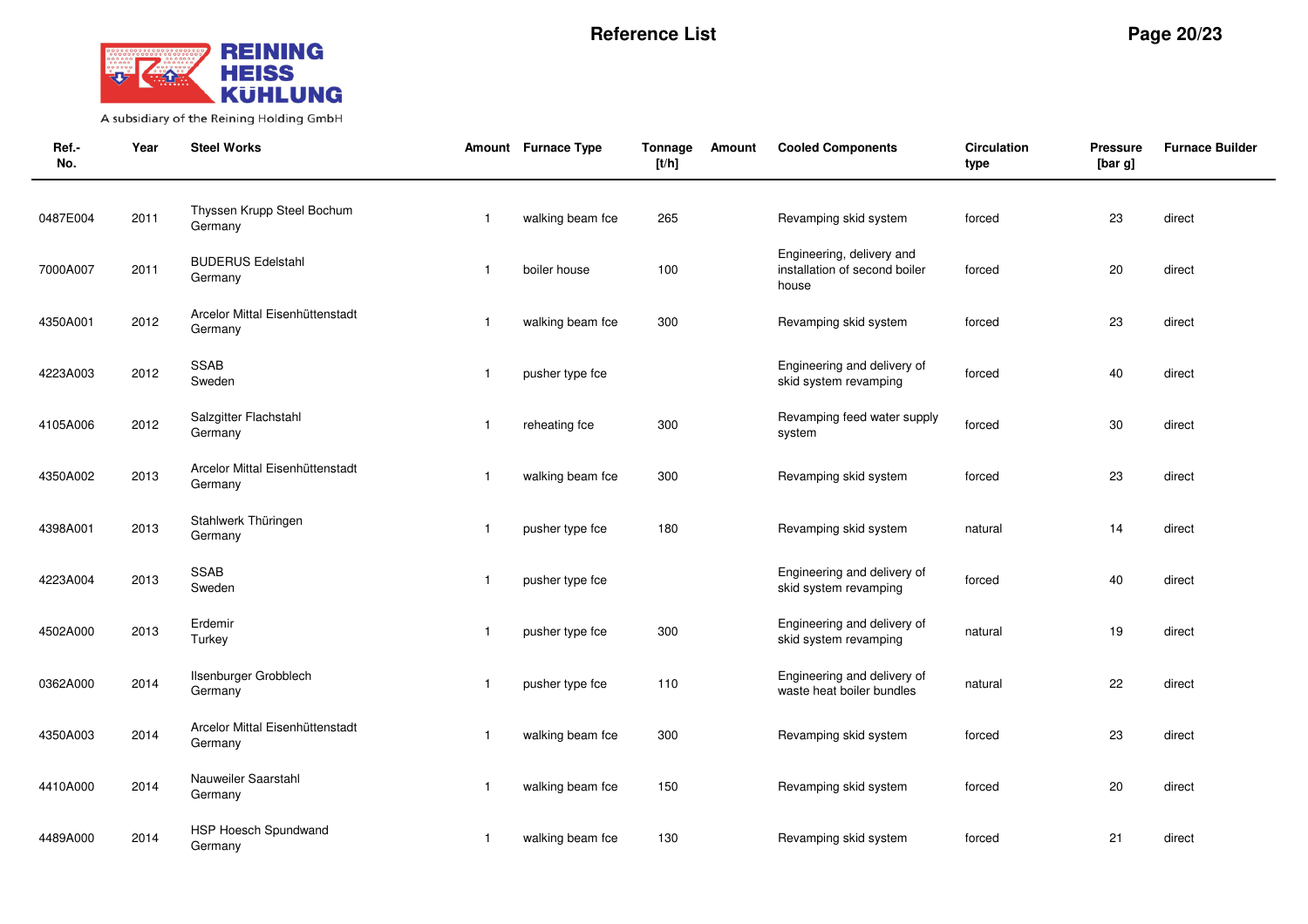

| Ref.-<br>No. | Year | <b>Steel Works</b>                         |              | Amount Furnace Type | Tonnage<br>[t/h] | Amount | <b>Cooled Components</b>                                 | <b>Circulation</b><br>type | <b>Pressure</b><br>[bar g] | <b>Furnace Builder</b> |
|--------------|------|--------------------------------------------|--------------|---------------------|------------------|--------|----------------------------------------------------------|----------------------------|----------------------------|------------------------|
| 0365A000     | 2014 | HSP Hoesch Spundwand<br>Germany            | $\mathbf{1}$ | walking beam fce    | 130              |        | Revamping evaporator                                     | forced                     | 21                         | direct                 |
| 0487E005     | 2014 | Thyssen Krupp Steel Bochum<br>Germany      | $\mathbf{1}$ | walking beam fce    | 265              |        | Revamping skid system                                    | forced                     | 23                         | direct                 |
| 0366A000     | 2014 | Dillinger Hütte, Dillingen<br>Germany      | $\mathbf{1}$ | pusher type fce     | 250              |        | Waste heat recovery downstream<br>recuperator            | forced                     | 23                         | direct                 |
| 0362A001     | 2015 | Ilsenburger Grobblech<br>Germany           | $\mathbf{1}$ | pusher type fce     | 110              |        | Engineering and delivery of<br>waste heat boiler bundles | natural                    | 22                         | direct                 |
| 0371A000     | 2015 | Korea Zinc<br>South Korea                  | $\mathbf{1}$ | zinc roaster        |                  |        | Engineering and delivery of<br>waste heat boiler bundles | forced                     | 66                         | direct                 |
| 4223A005     | 2015 | <b>SSAB</b><br>Sweden                      | $\mathbf{1}$ | pusher type fce     |                  |        | Engineering and delivery of<br>skid system revamping     | forced                     | 40                         | direct                 |
| 0487E006     | 2015 | Thyssen Krupp Steel Bochum<br>Germany      | $\mathbf{1}$ | walking beam fce    | 265              |        | Revamping skid system                                    | forced                     | 23                         | direct                 |
| 4350E003     | 2015 | Arcelor Mittal Eisenhüttenstadt<br>Germany | $\mathbf{1}$ | walking beam fce    | 300              |        | Exchanging superheater                                   | forced                     | 23                         | direct                 |
| 4250A000     | 2016 | Dillinger Hütte<br>Germany                 | $\mathbf{1}$ | pushertype fce      | 250              |        | Revamping skid system                                    | natural                    | 23                         | direct                 |
| 4311E005     | 2016 | Salzgitter Flachstahl<br>Germany           | $\mathbf{1}$ | walking beam fce    | 300              |        | Revamping skid system                                    | forced                     | 27                         | direct                 |
| 4519A000     | 2016 | POSCO Pohang<br>Korea                      | 3            | walking beam fce    | 200/240          |        | Revamping from cold water to<br><b>ECS</b>               | forced                     | 16                         | direct                 |
| 4520A000     | 2016 | POSCO Gwangyang<br>Korea                   | 4            | walking beam fce    | 250              |        | Revamping from cold water to<br>ECS                      | forced                     | 16                         | direct                 |
| 4536E000     | 2017 | <b>Arcelor Mittal Gent</b><br>Belgium      | $\mathbf{1}$ | walking beam fce    | 300              |        | Revamping skid system                                    | forced                     | 6                          | direct                 |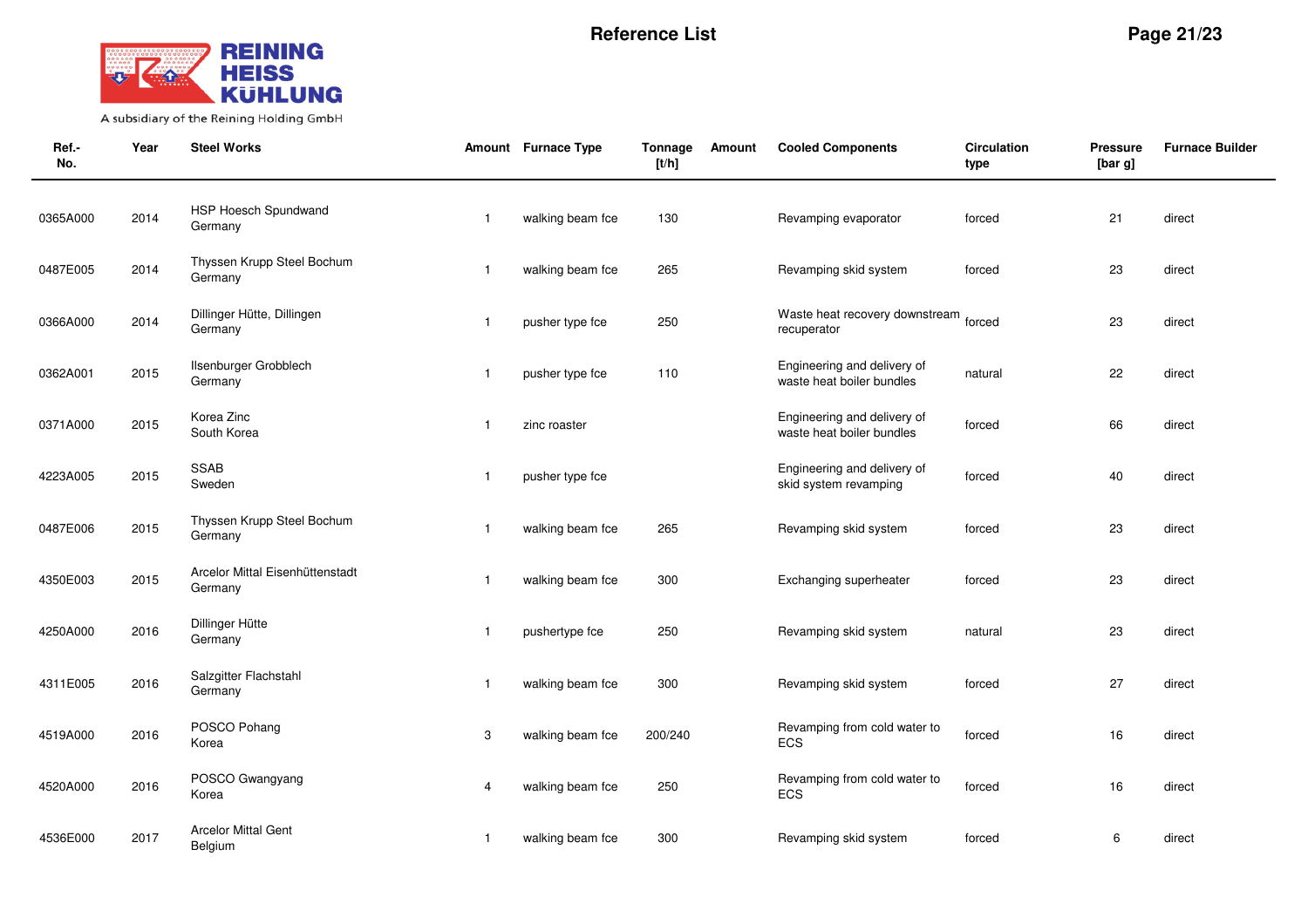

| Ref.-<br>No. | Year | <b>Steel Works</b>                                       |                | Amount Furnace Type | Tonnage<br>[t/h] | Amount | <b>Cooled Components</b>                             | <b>Circulation</b><br>type | Pressure<br>[bar g] | <b>Furnace Builder</b>    |
|--------------|------|----------------------------------------------------------|----------------|---------------------|------------------|--------|------------------------------------------------------|----------------------------|---------------------|---------------------------|
| 4223E004     | 2017 | <b>SSAB</b><br>Sweden                                    | $\overline{1}$ | pusher type fce     |                  |        | Engineering and delivery of<br>skid system revamping | forced                     | 40                  | direct                    |
| 4509A000     | 2017 | Thyssen Krupp Steel Bochum<br>Germany                    | $\mathbf 1$    | walking beam fce    | 300              |        | Engineering and delivery of<br>swivel joint station  | forced                     | 23                  | direct                    |
| 4531K000     | 2017 | Arcelor Mittal Burnsd Habor<br><b>USA</b>                | $\overline{2}$ | walking beam fce    | 450              |        | Engineering skid system                              | forced                     | 6                   | Andritz-Maerz             |
| 4250A001     | 2017 | Dillinger Hütte<br>Germany                               | $\overline{1}$ | pushertype fce      | 250              |        | Revamping skid system                                | natural                    | 23                  | direct                    |
| 0487E009     | 2018 | Thyssen Krupp Steel Bochum<br>Germany                    | -1             | walking beam fce    | 265              |        | Revamping skid system incl.<br>water channels        | forced                     | 23                  | direct                    |
| 4513E003     | 2018 | Salzgitter Mannesmann Mülheim<br>Germany                 | $\mathbf 1$    | walking beam fce    | 170              |        | Revamping skid system incl.<br>water channels        | forced                     | 6                   | direct                    |
| 4536E001     | 2018 | <b>Arcelor Mittal Gent</b><br>Belgium                    | $\overline{1}$ | walking beam fce    | 300              |        | Revamping skid system                                | forced                     | 6                   | direct                    |
| 4398A002     | 2018 | Stahlwerk Thüringen<br>Germany                           | $\mathbf{1}$   | pusher type fce     | 180              |        | Revamping skid system                                | natural                    | 14                  | direct                    |
| 4301A000     | 2019 | AG der Dillinger Hüttenwerke, plant Dillingen<br>Germany | $\overline{1}$ | pusher type fce     | 250              |        | Skid reinforcement                                   | natural                    | 18                  | direct                    |
| 4411M000     | 2019 | Neunkirchen Saarstahl<br>Germany                         | $\mathbf{1}$   | walking beam fce    | 150              |        | Skid reinforcement                                   | forced                     | 10<br>hot water     | Techint-<br>Intalimpianti |
| 4513E004     | 2019 | Salzgitter Mannesmann Mülheim<br>Germany                 | $\overline{1}$ | walking beam fce    | 170              |        | Revamping skid system incl.<br>water channels        | forced                     | 6                   | direct                    |
| 0487E011     | 2019 | Thyssen Krupp Steel Bochum<br>Germany                    | -1             | walking beam fce    | 265              |        | Revamping skid system incl.<br>water channels        | forced                     | 23                  | direct                    |
| 0394A000     | 2020 | POSCO Pohang<br>Korea                                    | 3              | walking beam fce    |                  |        | Waste heat boiler system                             | natural                    | 16                  | direct                    |